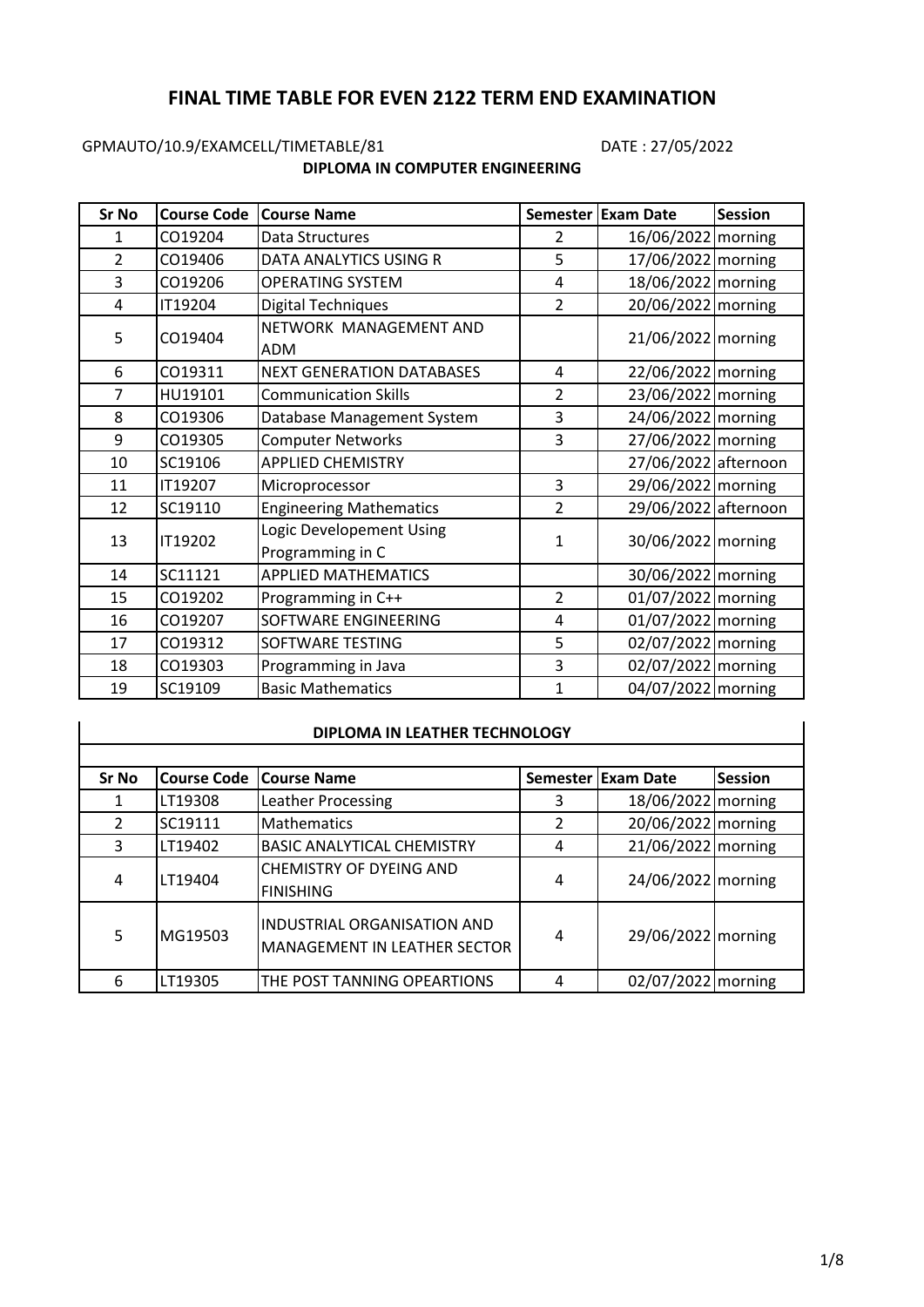| <b>Sr No</b>  | <b>Course Code</b> | <b>Course Name</b>                                         |                | <b>Semester Exam Date</b> | <b>Session</b> |
|---------------|--------------------|------------------------------------------------------------|----------------|---------------------------|----------------|
| 1             | LG19307            | <b>Fashion For Footwear</b>                                | 3              | 18/06/2022 morning        |                |
| $\mathcal{P}$ | LG19304            | Leather Goods Designing                                    | $\overline{2}$ | 20/06/2022 morning        |                |
| 3             | LG19201            | Anatomy Of Footwear                                        | 1              | 21/06/2022 morning        |                |
| 4             | LG19308            | Leather Finishing                                          | 3              | 22/06/2022   morning      |                |
| 5             | LG19302            | <b>Basic Leather Tanning</b>                               | 1              | 22/06/2022 morning        |                |
| 6             | HU19101            | 23/06/2022   morning<br><b>Communication Skill</b><br>1    |                |                           |                |
|               | LG19306            | <b>Footwear Fabrication-I</b>                              | 3              | 23/06/2022 morning        |                |
| 8             | LG19311            | <b>FOOTWEAR CHEMISTRY</b>                                  | 4              | 24/06/2022 morning        |                |
| 9             | LG19309            | Leather Goods Fabrication                                  | 3              | 27/06/2022 morning        |                |
| 10            | LG19313            | <b>FOOTWEAR CONSTRUCTION</b>                               | 5              | 27/06/2022 morning        |                |
| 11            | LG19305            | <b>Principles of Post Tanning</b>                          | $\overline{2}$ | 28/06/2022 morning        |                |
| 12            | LG19310            | <b>FOOTWEAR FABRICATION II</b>                             | 4              | 29/06/2022 morning        |                |
| 13            | LG19205            | 02/07/2022 morning<br><b>BOOK KEEPING AND COSTING</b><br>4 |                |                           |                |
| 14            | LG19409            | ADVANCE FOOTWEAR DESINGING                                 | 5              | 04/07/2022 morning        |                |

### **DIPLOMA IN CIVIL ENGINEERING**

| <b>Sr No</b>   | <b>Course Code</b> | <b>Course Name</b>                                                                      |                           | Semester Exam Date   | <b>Session</b> |
|----------------|--------------------|-----------------------------------------------------------------------------------------|---------------------------|----------------------|----------------|
| $\mathbf{1}$   | AM19301            | <b>MECHANICS OF STRUCTURES</b>                                                          | 3                         | 16/06/2022 morning   |                |
| $\overline{2}$ | AM19201            | <b>ENGINEERING MECHANICS</b>                                                            | $\overline{2}$            | 16/06/2022 afternoon |                |
| 3              | CE19503            | <b>IRRIGATION ENGINEERING</b>                                                           | 5                         | 17/06/2022 morning   |                |
| 4              | CE19406            | <b>MATERIAL MANAGEMENT</b>                                                              | 4                         | 18/06/2022 afternoon |                |
| 5              | AM19302            | <b>SOIL MECHANICS</b>                                                                   | $\overline{3}$            | 20/06/2022 morning   |                |
| 6              | AM19501            | DESIGN OF REINFORCED CONCRETE<br>5<br>21/06/2022 morning<br><b>AND STEEL STRUCTURES</b> |                           |                      |                |
| 7              | CE19202            | <b>SURVEYING I</b>                                                                      | $\overline{2}$            | 21/06/2022 afternoon |                |
| 8              | CE19501            | <b>ESTIMATION AND COSTING</b>                                                           | 5                         | 22/06/2022 morning   |                |
| 9              | CE19101            | <b>CONSTRUCTION MATERIALS</b>                                                           | $\mathbf{1}$              | 22/06/2022 morning   |                |
| 10             | CE19402            | <b>ENVIRONMENTAL ENGINEERING</b>                                                        | 22/06/2022 afternoon<br>4 |                      |                |
| 11             | HU19101            | $\mathbf{1}$<br><b>COMMUNICATION SKILL</b>                                              |                           | 23/06/2022 morning   |                |
| 12             | CE19301            | <b>CONSTRUCTION TECHNOLOGY</b>                                                          | 3                         | 23/06/2022 morning   |                |
| 13             | CE19502            | CONTRACTS, ACCOUNTS AND<br>VALUATION                                                    | 5                         | 23/06/2022 morning   |                |
| 14             | CE19505            | SOLID WASTE MANAGEMENT                                                                  | 5                         | 24/06/2022 morning   |                |
| 15             | SC19102            | <b>ENGINEERING PHYSICS</b>                                                              | $\overline{2}$            | 24/06/2022 morning   |                |
| 16             | CE19401            | <b>HYDRAULICS</b>                                                                       | 4                         | 27/06/2022 afternoon |                |
| 17             | SC19107            | <b>ENGINEERING CHEMISTRY</b>                                                            | $\mathbf{1}$              | 28/06/2022 morning   |                |
| 18             | SC19110            | <b>ENGINEERING MATHEMATICS</b>                                                          | $\overline{2}$            | 29/06/2022 afternoon |                |
| 19             | AM19402            | <b>CONCRETE TECHNOLOGY</b>                                                              | 4                         | 30/06/2022 afternoon |                |
| 20             | CE19303            | <b>SURVEYING II</b>                                                                     | 01/07/2022 morning<br>3   |                      |                |
| 21             | CE19302            | <b>TRANSPORTATION ENGINEERING</b>                                                       | 01/07/2022 afternoon      |                      |                |
| 22             | CE19504            | <b>CONSTRUCTION MANAGEMENT</b>                                                          |                           | 01/07/2022 afternoon |                |
| 23             | SC19109            | <b>BASIC MATHEMATICS</b>                                                                | $\mathbf{1}$              | 04/07/2022 morning   |                |
| 24             | AM19401            | THEORY OF STRUCTURES                                                                    | 4                         | 04/07/2022 afternoon |                |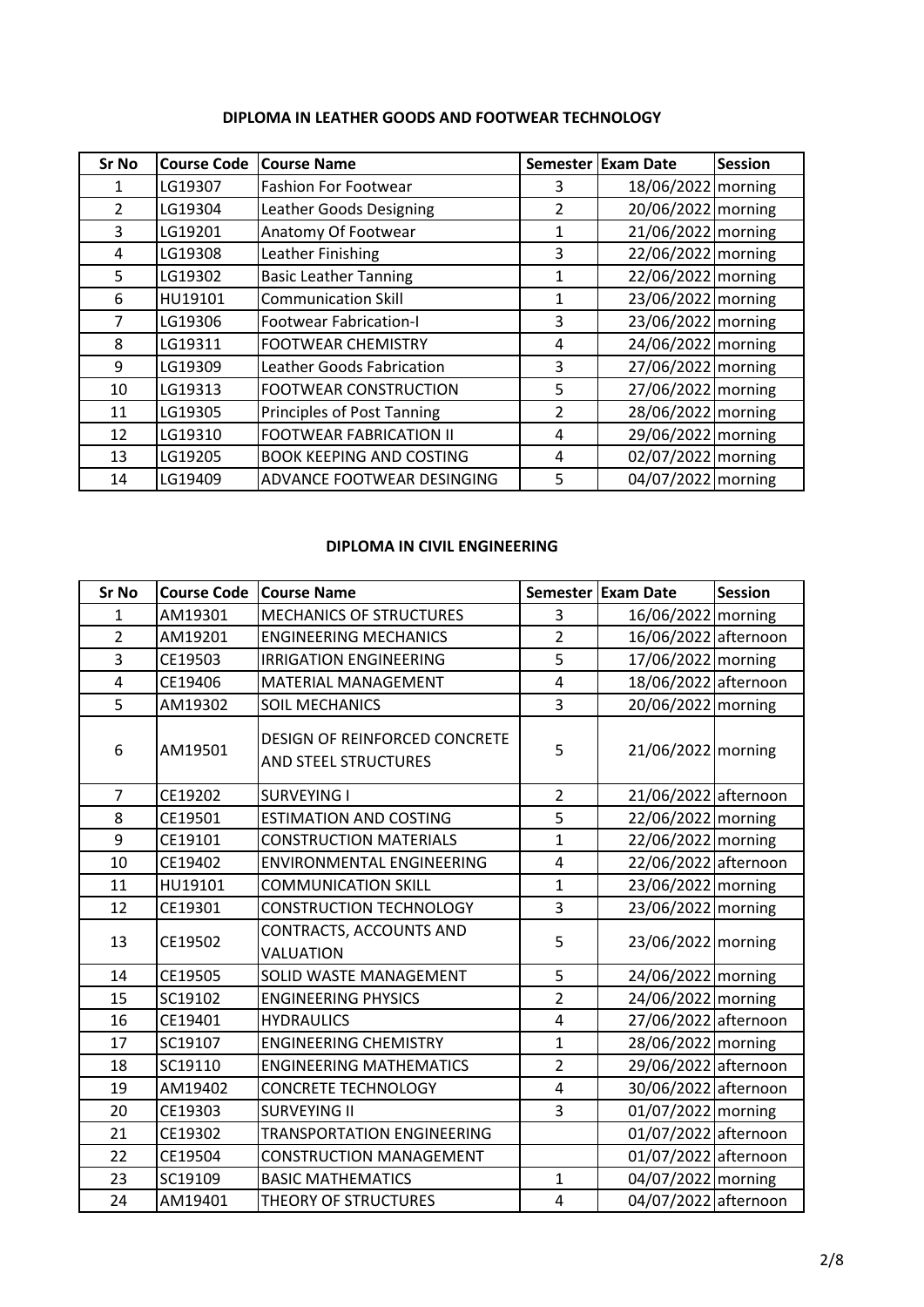### **DIPLOMA IN ELECTRONICS ENGINEERING**

| <b>Sr No</b>   | <b>Course Code</b> | <b>Course Name</b>                |                | Semester Exam Date                     | <b>Session</b> |  |
|----------------|--------------------|-----------------------------------|----------------|----------------------------------------|----------------|--|
|                |                    | <b>INTRODUCTION TO</b>            |                |                                        |                |  |
| $\mathbf{1}$   | EC19208            | <b>COMMUNICATION</b>              | 3              | 16/06/2022 morning                     |                |  |
| $\overline{2}$ | EC19303            | <b>POWER ELECTRONICS</b>          | 4              | 17/06/2022 afternoon                   |                |  |
| 3              | EC19408            | <b>CONSUMER ELECTRONICS</b>       | 5              | 18/06/2022 morning                     |                |  |
| 4              | EC19203            | <b>BASIC ELECTRONICS</b>          | $\overline{2}$ | 18/06/2022 afternoon                   |                |  |
| 5              | EC19301            | <b>APPLIED ELECTRONICS</b>        | 3              | 20/06/2022 morning                     |                |  |
| 6              | EC19403            | <b>CONTROL SYSTEMS</b>            | $\overline{4}$ | 21/06/2022 afternoon                   |                |  |
| $\overline{7}$ | EC19409            | ADVANCED COMMUNICATION            | 5              | 22/06/2022 morning                     |                |  |
| 8              | EC19204            | <b>CIRCUIT AND NETWORKS</b>       | $\overline{2}$ | 22/06/2022 afternoon                   |                |  |
| 9              | EC19302            | LINEAR INTEGRATED CIRCUITS AND    | 3              | 23/06/2022 morning                     |                |  |
|                |                    | <b>APPLICATIONS</b>               |                |                                        |                |  |
| 10             | HU19101            | <b>COMMUNICATION SKILLS</b>       | $\mathbf{1}$   |                                        |                |  |
| 11             | EC19405            | <b>FIBER OPTIC COMMUNICATION</b>  | $\overline{4}$ | 24/06/2022 afternoon                   |                |  |
| 12             | EC19411            | <b>AUTOMATION</b>                 | 5              | 27/06/2022   morning                   |                |  |
| 13             | EC19205            | ELECTRONIC INSTRUMENT AND         |                | $\overline{2}$<br>27/06/2022 afternoon |                |  |
|                |                    | <b>MEASUREMENTS</b>               |                |                                        |                |  |
| 14             | SC19104            | <b>PHYSICS</b>                    | $\mathbf{1}$   | 28/06/2022 morning                     |                |  |
| 15             | EC19401            | <b>MICROCONTROLLER</b>            | 3              | 28/06/2022 morning                     |                |  |
| 16             | MG19501            | <b>EDP AND MANAGEMENT</b>         | 4              | 29/06/2022 morning                     |                |  |
| 17             | SC19110            | <b>ENGINEERING MATHEMATICS</b>    | $\overline{2}$ | 29/06/2022 afternoon                   |                |  |
| 18             | EC19206            | <b>DIGITAL ELECTRONICS</b>        | 2              | 30/06/2022 afternoon                   |                |  |
| 19             | EC19406            | MOBILE COMMUNICATION              |                | 01/07/2022 afternoon                   |                |  |
|                |                    | <b>FUNDAMENTALS OF ELECTRICAL</b> |                |                                        |                |  |
| 20             | EE19210            | <b>ENGINEERING</b>                | $\mathbf{1}$   | 02/07/2022 morning                     |                |  |
| 21             | SC19109            | <b>BASIC MATHEMATICS</b>          | $\mathbf{1}$   | 04/07/2022 morning                     |                |  |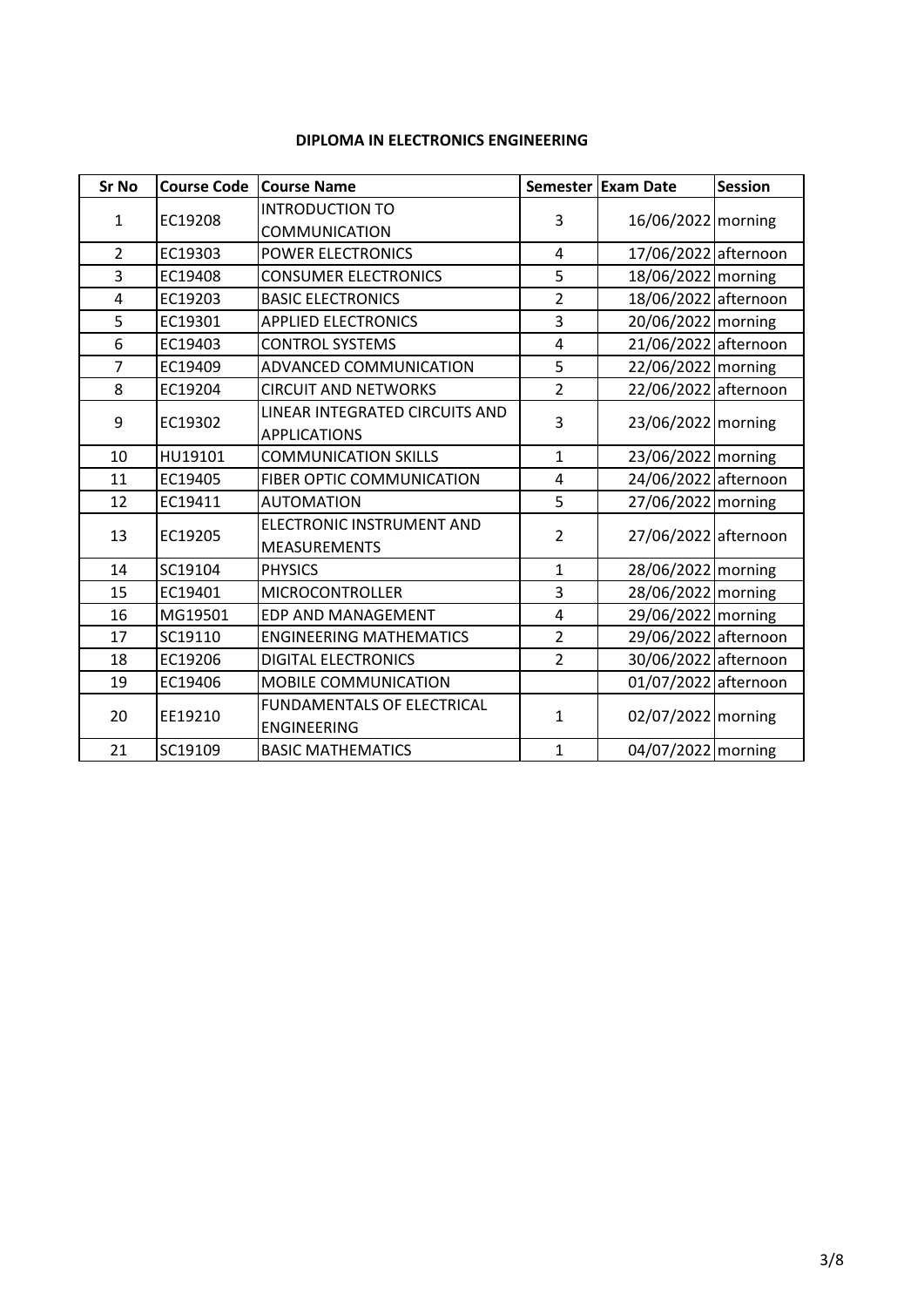## **DIPLOMA IN INSTRUMENTATION**

| <b>Sr No</b>   | <b>Course Code</b>                                                | <b>Course Name</b>                                     |                                        | Semester Exam Date   | <b>Session</b>       |  |  |
|----------------|-------------------------------------------------------------------|--------------------------------------------------------|----------------------------------------|----------------------|----------------------|--|--|
| $\mathbf{1}$   | EE19211                                                           | <b>ELECTRICAL MACHINES</b>                             | 3                                      | 16/06/2022 morning   |                      |  |  |
| $\overline{2}$ | IS19301                                                           | PROCESS CONTROL SYSTEMS                                | $\overline{a}$                         | 16/06/2022 afternoon |                      |  |  |
| 3              | IS19203                                                           | <b>INDUSTRIAL MEASUREMENTS</b>                         | 3                                      | 17/06/2022 morning   |                      |  |  |
| 4              | IS19205                                                           | <b>CONTROL SYSTEM COMPONENTS</b>                       | 3                                      | 18/06/2022 morning   |                      |  |  |
| 5              | EE19206                                                           | FUNDAMENTAL OF ELECTRICAL<br><b>ENGINEERING</b>        | $\overline{2}$                         | 18/06/2022 afternoon |                      |  |  |
| 6              | IS19208                                                           | <b>APPLIED ELECTRONICS</b>                             | $\overline{3}$                         | 20/06/2022 morning   |                      |  |  |
| $\overline{7}$ | <b>IT19204</b>                                                    | <b>DIGITAL TECHNIQUES</b>                              |                                        | 20/06/2022 morning   |                      |  |  |
| 8              | IS19304                                                           | <b>INSTRUMENTATION CIRCUIT DESIGN</b>                  | 4                                      | 20/06/2022 afternoon |                      |  |  |
| 9              | IS19201                                                           | PRINCIPLES OF MEASUREMENT                              | 21/06/2022 morning<br>$\mathbf{1}$     |                      |                      |  |  |
| 10             | IS19303                                                           | <b>INDUSTRIAL AUTOMATION</b>                           | 5                                      | 21/06/2022 afternoon |                      |  |  |
| 11             | IS19305                                                           | <b>BIOMEDICAL INSTRUMENTATION</b>                      | 5                                      | 22/06/2022 morning   |                      |  |  |
| 12             | IS19206                                                           | <b>BASICS OF ELECTRONICS</b><br><b>ENGINEERING</b>     | $\overline{2}$                         |                      | 22/06/2022 afternoon |  |  |
| 13             | HU19101                                                           | <b>COMMUNICATION SKILL</b>                             | $\mathbf{1}$                           | 23/06/2022 morning   |                      |  |  |
| 14             | IS19306                                                           | <b>UNIT OPERATIONS &amp;</b><br><b>INSTRUMENTATION</b> | 4                                      | 23/06/2022 afternoon |                      |  |  |
| 15             | SC19101                                                           | <b>BASIC PHYSICS</b>                                   | $\mathbf{1}$                           | 27/06/2022 morning   |                      |  |  |
| 16             | SC19106                                                           | <b>APPLIED CHEMISTRY</b>                               | $\overline{2}$                         | 27/06/2022 afternoon |                      |  |  |
| 17             | IS19307                                                           | <b>MICROCONTROLLER</b>                                 |                                        | 28/06/2022 morning   |                      |  |  |
| 18             | IS19402                                                           | POWER PLANT INSTRUMENTATION                            | 4                                      |                      | 28/06/2022 afternoon |  |  |
| 19             | SC19110                                                           | <b>ENGINEERING MATHEMATICS</b>                         | 29/06/2022 afternoon<br>$\overline{2}$ |                      |                      |  |  |
| 20             | IS19403                                                           | <b>BUILDING AUTOMATION</b>                             | $\overline{4}$                         | 01/07/2022 afternoon |                      |  |  |
| 21             | SC19109                                                           | <b>BASIC MATHEMATICS</b>                               | $\mathbf{1}$                           | 04/07/2022 morning   |                      |  |  |
| 22             | <b>MAINTENANCE OF INSTRUMENTS</b><br>IS19302<br><b>AND SYSTEM</b> |                                                        |                                        | 04/07/2022 afternoon |                      |  |  |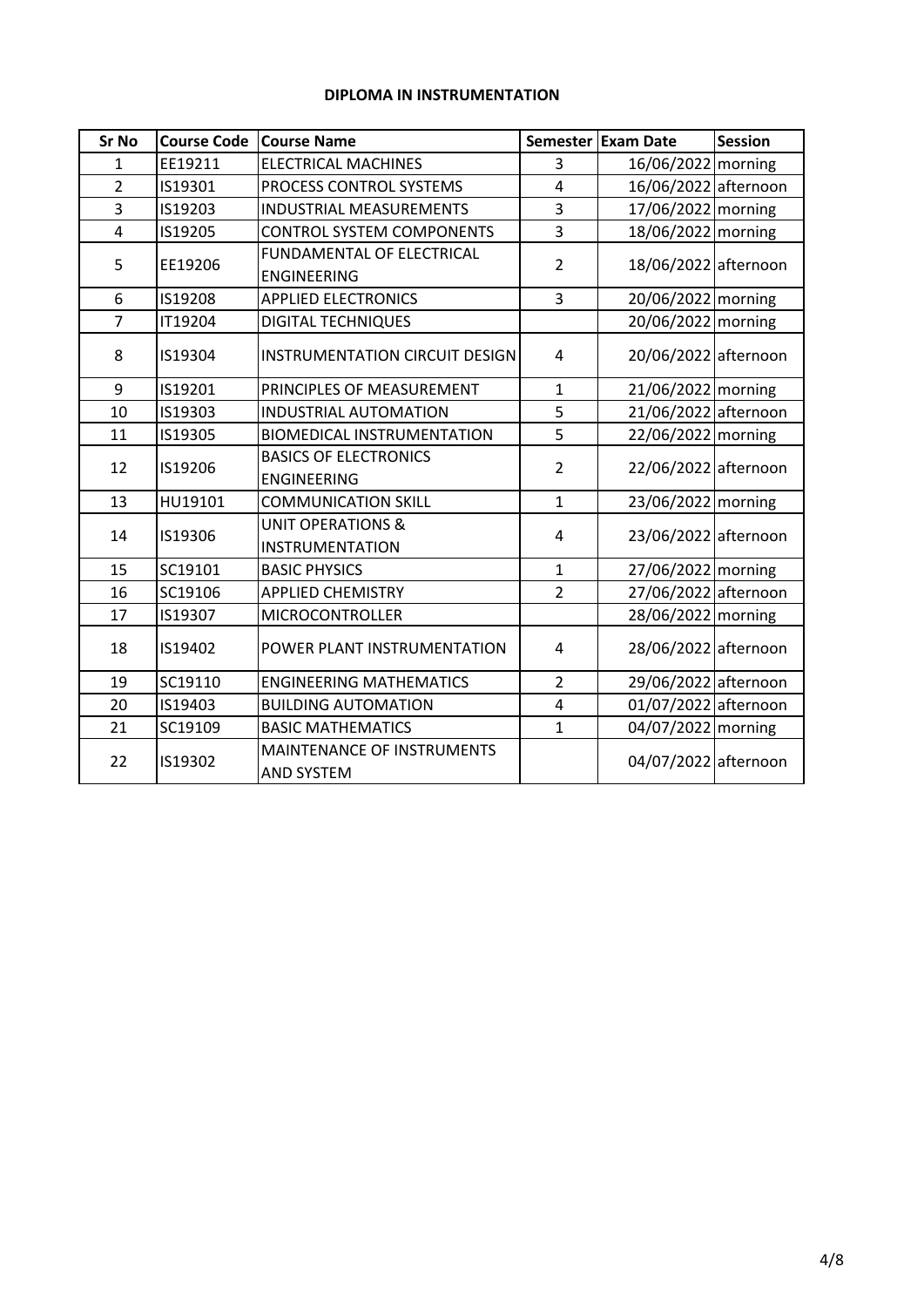## **DIPLOMA IN MECHANICAL ENGINEERING**

| <b>Sr No</b>   | <b>Course Code</b> | <b>Course Name</b>                                                             |                                    | Semester Exam Date   | Session              |  |  |
|----------------|--------------------|--------------------------------------------------------------------------------|------------------------------------|----------------------|----------------------|--|--|
| $\mathbf{1}$   | ME19205            | <b>BASIC THERMODYNAMICS</b>                                                    | 3                                  | 16/06/2022 morning   |                      |  |  |
| $\overline{2}$ | AM19201            | <b>ENGINEERING MECHANICS</b>                                                   | $\overline{2}$                     | 16/06/2022 afternoon |                      |  |  |
| 3              | ME19402            | <b>AUTOMOBILE ENGINEERING</b>                                                  | $\overline{4}$                     | 16/06/2022 afternoon |                      |  |  |
| 4              | ME19209            | <b>FUNDAMENTALS OF ELECTRICAL &amp;</b><br><b>ELECTRONICS ENGINEERING</b>      | $\overline{2}$                     | 17/06/2022 afternoon |                      |  |  |
| 5              | ME19302            | INDUSTRIAL HYDRAULICS AND<br><b>PNEUMATICS</b>                                 | 5                                  | 18/06/2022 morning   |                      |  |  |
| 6              | ME19304            | POWER ENGINEERING AND<br><b>REFRIGERATION &amp; AIR</b><br><b>CONDITIONING</b> | 18/06/2022 afternoon<br>4          |                      |                      |  |  |
| $\overline{7}$ | ME19206            | THEORY OF MACHINES                                                             | 3                                  | 20/06/2022 morning   |                      |  |  |
| 8              | ME19305            | CNC MACHINES AND AUTOMATION                                                    | 5                                  | 22/06/2022 morning   |                      |  |  |
| 9              | ME19306            | ADVANCED MANUFACTURING<br><b>PROCESSES</b>                                     | 4                                  | 22/06/2022 afternoon |                      |  |  |
| 10             | HU19101            | <b>COMMUNICATION SKILLS</b>                                                    | $\mathbf{1}$<br>23/06/2022 morning |                      |                      |  |  |
| 11             | ME19207            | FLUID MECHANICS AND MACHINERY                                                  | 3                                  | 23/06/2022 morning   |                      |  |  |
| 12             | SC19102            | <b>ENGINEERING PHYSICS</b>                                                     | $\overline{2}$                     | 24/06/2022 morning   |                      |  |  |
| 13             | ME19310            | METROLOGY & QUALITY CONTROL                                                    | 5                                  | 27/06/2022 morning   |                      |  |  |
| 14             | ME19307            | PRODUCTION AND INDUSTRIAL<br><b>ENGINEERING</b>                                | 4                                  | 27/06/2022 afternoon |                      |  |  |
| 15             | ME19311            | DESIGN OF MACHINE ELEMENTS                                                     | 5                                  | 28/06/2022 morning   |                      |  |  |
| 16             | SC19107            | <b>ENGINEERING CHEMISTRY</b>                                                   | $\mathbf{1}$                       | 28/06/2022 morning   |                      |  |  |
| 17             | SC19110            | <b>ENGINEERING MATHEMATICS</b>                                                 | $\overline{2}$                     | 29/06/2022 afternoon |                      |  |  |
| 18             | SC11120            | <b>APPLIED MATHEMATICS</b>                                                     |                                    | 30/06/2022   morning |                      |  |  |
| 19             | ME19309            | MATERIALS TECHNOLOGY                                                           | 30/06/2022 afternoon<br>4          |                      |                      |  |  |
| 20             | ME19203            | <b>MANUFACTURING PROCESSES</b>                                                 | 3                                  | 01/07/2022 morning   |                      |  |  |
| 21             | ME19210            | <b>STRENGTH OF MATERIAL</b>                                                    | 01/07/2022 morning                 |                      |                      |  |  |
| 22             | ME19202            | <b>ENGINEERING DRAWING-II</b>                                                  | $\overline{2}$                     |                      | 02/07/2022 afternoon |  |  |
| 23             | ME19405            | <b>TOOL ENGINEERING</b>                                                        | 5                                  | 04/07/2022 morning   |                      |  |  |
| 24             | SC19109            | <b>BASIC MATHEMATICS</b>                                                       | $\mathbf{1}$                       | 04/07/2022 morning   |                      |  |  |
| 25             | ME19312            | <b>BASICS OF MECHATRONICS</b>                                                  | $\overline{\mathbf{r}}$            | 04/07/2022 afternoon |                      |  |  |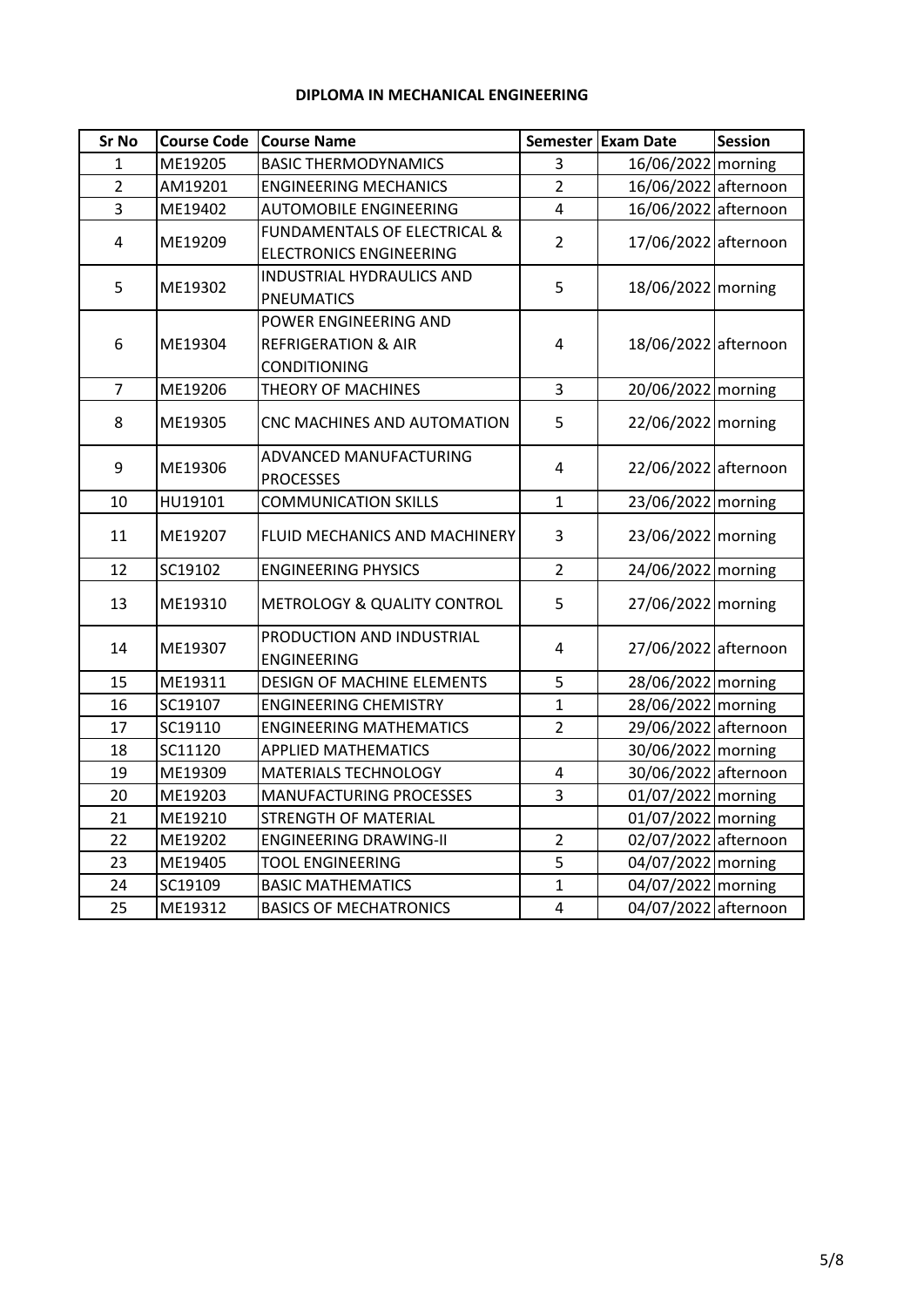## **DIPLOMA IN INFORMATION TECHNOLOGY**

| <b>Sr No</b>   | <b>Course Code</b> | <b>Course Name</b>                                |                                      | Semester Exam Date   | <b>Session</b>     |  |
|----------------|--------------------|---------------------------------------------------|--------------------------------------|----------------------|--------------------|--|
| $\mathbf{1}$   | CO19204            | Data Structures                                   | $\overline{2}$                       | 16/06/2022 morning   |                    |  |
| $\overline{2}$ | IT19304            | MICROCONTROLLER & EMBEDDED<br><b>SYSTEM</b>       | 4                                    | 17/06/2022 morning   |                    |  |
| 3              | CO19206            | <b>OPERATING SYSTEM</b>                           | 4                                    | 18/06/2022 morning   |                    |  |
| 4              | IT19204            | <b>Digital Techniques</b>                         | $\overline{2}$                       | 20/06/2022 morning   |                    |  |
| 5              | IT19401            | PYTHON PROGRAMMING                                | 4                                    | 21/06/2022 morning   |                    |  |
| 6              | HU19101            | <b>Communication Skills</b>                       | $\overline{2}$                       | 23/06/2022 morning   |                    |  |
| $\overline{7}$ | CO19405            | <b>CLOUD COMPUTING</b>                            |                                      | 23/06/2022 afternoon |                    |  |
| 8              | CO19313            | SOFTWARE TESTING AND QUALITY<br><b>ASSURANCE</b>  |                                      |                      | 23/06/2022 morning |  |
| 9              | CO19306            | Database Management System                        | $\overline{3}$<br>24/06/2022 morning |                      |                    |  |
| 10             | IT19403            | <b>GEOPGRAPHICAL INFORMATION</b><br><b>SYSTEM</b> |                                      | 24/06/2022 afternoon |                    |  |
| 11             | CO19305            | <b>COMPUTER NETWORKS</b>                          | 4                                    | 27/06/2022 morning   |                    |  |
| 12             | SC19103            | <b>Applied Physics</b>                            | 1                                    | 28/06/2022 morning   |                    |  |
| 13             | CO19308            | ADVANCED JAVA PROGRAMMING                         |                                      | 28/06/2022 afternoon |                    |  |
| 14             | IT19207            | <b>MICROPROCESSOR</b>                             |                                      | 29/06/2022 morning   |                    |  |
| 15             | SC19110            | <b>Engineering Mathematics</b>                    | $\overline{2}$                       | 29/06/2022 afternoon |                    |  |
| 16             | CO19202            | PRogramming in C++                                |                                      | 30/06/2022 morning   |                    |  |
| 17             | <b>IT19202</b>     | Logic Development Using C<br>programming          | $\mathbf{1}$                         | 30/06/2022 morning   |                    |  |
| 18             | CO19207            | SOFTWARE ENGINEERING<br>4                         |                                      | 01/07/2022 morning   |                    |  |
| 19             | CO19303            | Programming in Java                               | 3                                    | 02/07/2022 morning   |                    |  |
| 20             | <b>IT19308</b>     | <b>INFORAMTION SECURITY</b>                       |                                      | 02/07/2022 afternoon |                    |  |
| 21             | SC19109            | <b>Basic Mathematics</b>                          | $\mathbf{1}$                         | 04/07/2022 morning   |                    |  |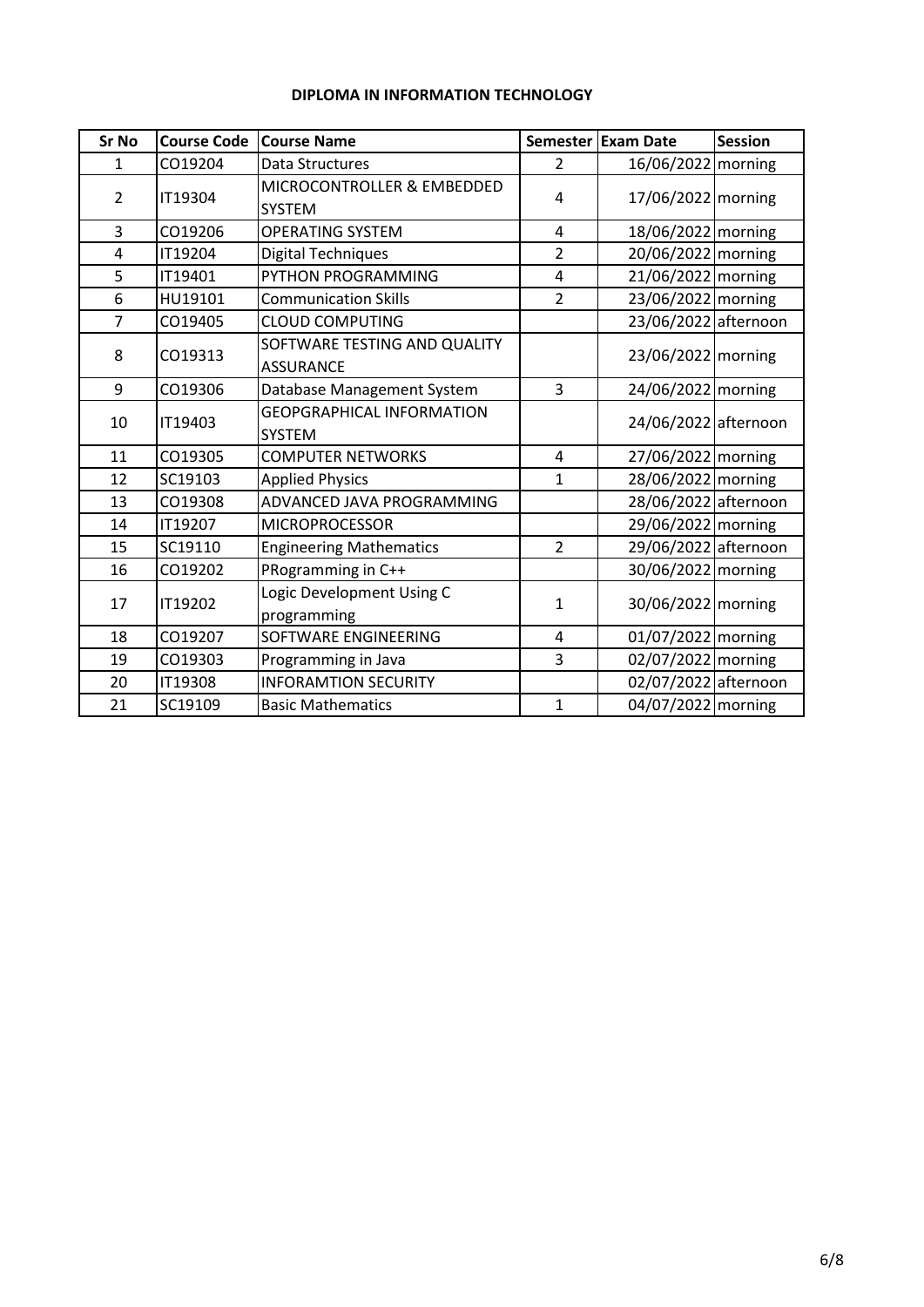## **DIPLOMA IN ELECTRICAL ENGINEERING**

| <b>Sr No</b>   | <b>Course Code</b> | <b>Course Name</b>                                                  |                    | Semester Exam Date   | <b>Session</b> |
|----------------|--------------------|---------------------------------------------------------------------|--------------------|----------------------|----------------|
| $\mathbf{1}$   | EE19304            | ELECTRICAL ESTIMATION AND<br><b>COSTING</b>                         | 4                  | 17/06/2022 afternoon |                |
| $\overline{2}$ | EE19307            | SWITCHGEAR AND PROTECTION                                           | 5                  | 18/06/2022 morning   |                |
| 3              | EC19207            | <b>Elements of Electronics Engineering</b>                          | $\overline{2}$     | 18/06/2022 afternoon |                |
| 4              | EE19208            | <b>ELECTRICAL CIRCUIT &amp; NETWORK</b>                             | 3                  | 20/06/2022 morning   |                |
| 5              | EE19201            | <b>Basic Electrical Engineering</b>                                 | $\mathbf{1}$       | 21/06/2022 morning   |                |
| 6              | EE19305            | UTILIZATION OF ELECTRICAL<br><b>ENERGY</b>                          | 4                  | 21/06/2022 afternoon |                |
| $\overline{7}$ | EE19308            | <b>TESTING &amp; MAINTENANCE OF</b><br><b>ELECTRICAL EQUIPMENTS</b> | 22/06/2022 morning |                      |                |
| 8              | EE19301            | <b>Electrical and Industrial</b><br>$\overline{2}$<br>Measurement   |                    | 22/06/2022 afternoon |                |
| 9              | HU19101            | <b>Communication Skills</b>                                         | $\mathbf{1}$       | 23/06/2022 morning   |                |
| 10             | EE19209            | DC Machine & Transformer                                            | 3                  | 23/06/2022 morning   |                |
| 11             | EE19306            | <b>AC MACHINES</b>                                                  | 4                  | 24/06/2022 afternoon |                |
| 12             | EE19405            | <b>INDUSTRIAL AUTOMATION</b>                                        | 5                  | 27/06/2022 morning   |                |
| 13             | SC19101            | <b>Basic Physics</b>                                                | $\mathbf{1}$       | 27/06/2022 morning   |                |
| 14             | SC19106            | <b>Applied Chemistry</b>                                            | $\overline{2}$     | 27/06/2022 afternoon |                |
| 15             | EE19302            | <b>Electrical Transmission &amp;</b><br>Distribution                | 3                  | 28/06/2022 morning   |                |
| 16             | SC19110            | <b>Engineering Mathematics</b>                                      | $\overline{2}$     | 29/06/2022 afternoon |                |
| 17             | EE19401            | <b>FUNDAMENTALS OF POWER</b><br><b>ELECTRONICS</b>                  | 4                  | 29/06/2022 afternoon |                |
| 18             | EE19207            | <b>ELECTRICAL POWER GENERATION</b>                                  | 3                  | 30/06/2022 morning   |                |
| 19             | EE19403            | <b>IIIUMINATION ENGINEERING</b>                                     | 4                  | 02/07/2022 afternoon |                |
| 20             | SC19109            | <b>Basic Mathematics</b>                                            | $\mathbf{1}$       | 04/07/2022 morning   |                |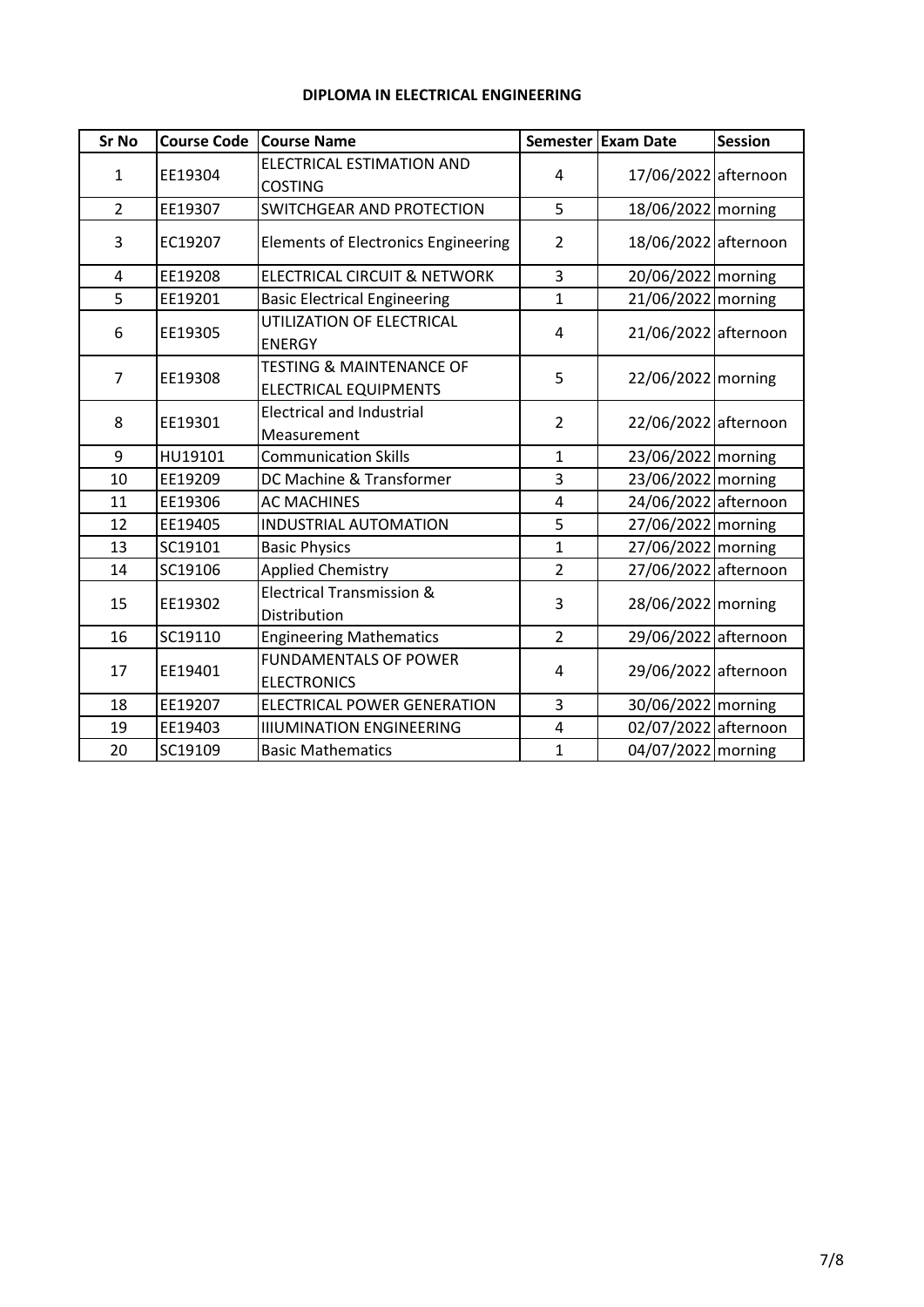### **DIPLOMA IN RUBBER TECHNOLOGY**

| SR.No          | <b>Course Code</b> | <b>Course Name</b>             | <b>Exam Date</b>     | <b>Session</b>       |                      |  |
|----------------|--------------------|--------------------------------|----------------------|----------------------|----------------------|--|
|                |                    | <b>INTRODUCTION TO POLYMER</b> |                      |                      |                      |  |
| $\mathbf{1}$   | RT18201            | <b>SCIENCE</b>                 |                      |                      | 16/06/2022 Afternoon |  |
| 2              | RT18403            | <b>BASIC MACHINE TOOLS AND</b> |                      |                      |                      |  |
|                |                    | <b>OPERATIONS</b>              |                      | 18/06/2022 Afternoon |                      |  |
| 3              | ME18203            | <b>BASICS OF MECHNICAL</b>     |                      | 20/06/2022 Afternoon |                      |  |
|                |                    | <b>ENGINEERING</b>             |                      |                      |                      |  |
| 4              | RT18404            | <b>VULCANIZATION SYSTEMS</b>   |                      | 21/06/2022 Afternoon |                      |  |
| 5              | EE18204            | <b>BASICS OF ELECTRICAL</b>    |                      | 23/06/2022 Afternoon |                      |  |
|                |                    | <b>ENGINEERING</b>             |                      |                      |                      |  |
| 6              | RT18402            | <b>RUBBER MACHINERY</b>        |                      | 23/06/2022 Afternoon |                      |  |
| $\overline{7}$ | ME18310            | METROLOGY AND QUALITY          |                      | 27/06/2022 Morning   |                      |  |
|                |                    | <b>CONTROL</b>                 |                      |                      |                      |  |
| 8              | RT18405            | RUBBER COMPOUNDING PRINCIPLE   | 27/06/2022 Afternoon |                      |                      |  |
| 9              | RT18302            | <b>RUBBER PHYSICS</b>          |                      | 28/06/2022 Morning   |                      |  |
| 10             | ME18301            | <b>MACHINE DRAWING</b>         |                      | 28/06/2022 Afternoon |                      |  |
| 11             | SC18108            | <b>MATHEMATICS II</b>          |                      | 29/06/2022 Afternoon |                      |  |
| 12             | RT18303            | <b>RUBBER CHEMISTRY</b>        |                      | 29/06/2022 Afternoon |                      |  |
| 13             | ME18205            | <b>BASIC THERMODYNAMICS</b>    |                      | 30/06/2022 Morning   |                      |  |
| 14             | MG18501            | INDUSTRIAL ORGANIZATION AND    |                      | 30/06/2022 Morning   |                      |  |
|                |                    | MANAGEMENT                     |                      |                      |                      |  |
| 15             | SC11112            | <b>APPLIED MATHEMATICS</b>     |                      | 30/06/2022 Morning   |                      |  |
| 16             | RT18406            | <b>TESTING OF RUBBERS</b>      |                      | 30/06/2022 Afternoon |                      |  |
| 17             | RT18304            | RUBBER AND ITS COMPOUNDING     |                      |                      |                      |  |
|                |                    | <b>INGREDIENTS</b>             | 02/07/2022 Morning   |                      |                      |  |
| 18             |                    | THERMOPLASTIC RUBBERS AND      |                      |                      |                      |  |
|                | RT18506            | <b>ENGG PLASTICS</b>           | 04/07/2022 Morning   |                      |                      |  |
|                |                    | PRODUCTION AND INDUSTRIAL      |                      |                      |                      |  |
| 19             | ME18307            | <b>ENGINEERING</b>             |                      |                      | 04/07/2022 Afternoon |  |

Note : 1) Morning Session 9:30 am

2) Afternoon Session at 2:00 pm

 3) Students are instructed to check the course code and title for which they are appearing for theory term end examination. If any discrepancy found contact exam co-ordinator of concern department immediately..

> sd Principal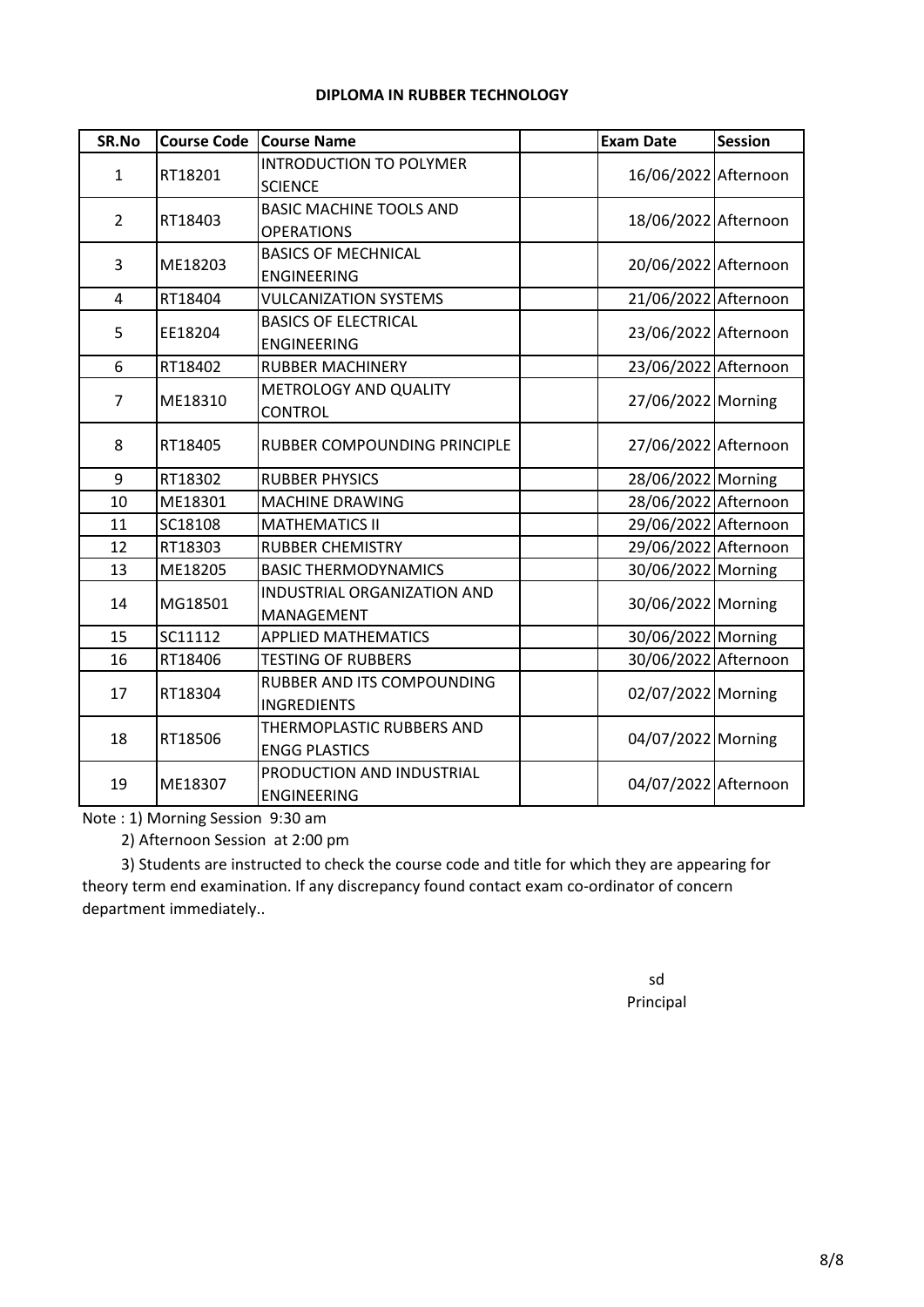

# **GOVERNMENT POLYTECHNIC MUMBAI**

49, Kherwadi, Ali Yawar Jung Marg, Bandra, Mumbai-400051 Web-Site: www.gpmumbai.ac.in Ph: (022) -26474780 / 26474587 Fax: 26472552

| Day Date            | <b>Session</b>    | <b>Subject Code &amp; Titles</b> |                                 | <b>Branches</b> | Year |
|---------------------|-------------------|----------------------------------|---------------------------------|-----------------|------|
| 16/06/2022 Thursday | MORNING           | IT16305                          | DATA STRUCTURE & APPLICATIONS   | ΙF              | SY   |
|                     |                   |                                  |                                 |                 |      |
|                     |                   |                                  |                                 |                 |      |
| 16/06/2022 Thursday | AFTERNOON RT11101 |                                  | INTRODUCTION TO POLYMER SCIENCE | RT              |      |
| 16/06/2022 Thursday | AFTERNOON RT18201 |                                  | INTRODUCTION TO POLYMER SCIENCE | RT              | FY   |
|                     |                   |                                  |                                 |                 |      |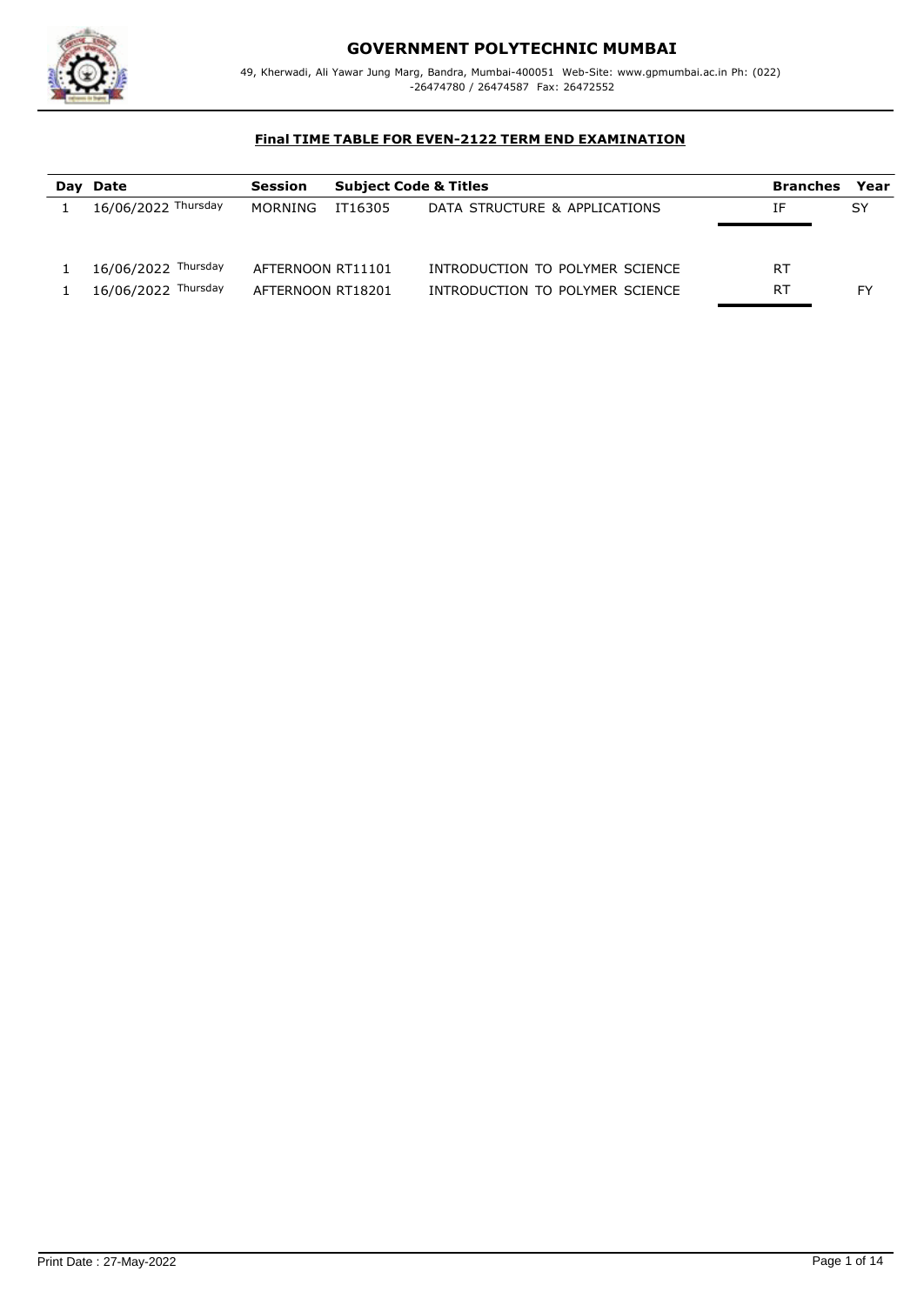

# **GOVERNMENT POLYTECHNIC MUMBAI**

49, Kherwadi, Ali Yawar Jung Marg, Bandra, Mumbai-400051 Web-Site: www.gpmumbai.ac.in Ph: (022) -26474780 / 26474587 Fax: 26472552

| Day Date            | Session           | <b>Subject Code &amp; Titles</b> |                                    | <b>Branches</b> | Year |
|---------------------|-------------------|----------------------------------|------------------------------------|-----------------|------|
| 18/06/2022 Saturday | MORNING           | IT16308                          | OPERATING SYSTEM                   | ΙF              | SY   |
|                     |                   |                                  |                                    |                 |      |
|                     |                   |                                  |                                    |                 |      |
| 18/06/2022 Saturday | AFTERNOON RT11204 |                                  | BASIC MACHINE TOOLS & OPERATIONS   | RT              | FY   |
| 18/06/2022 Saturday | AFTERNOON RT18403 |                                  | BASIC MACHINE TOOLS AND OPERATIONS | RT              | SY   |
|                     |                   |                                  |                                    |                 |      |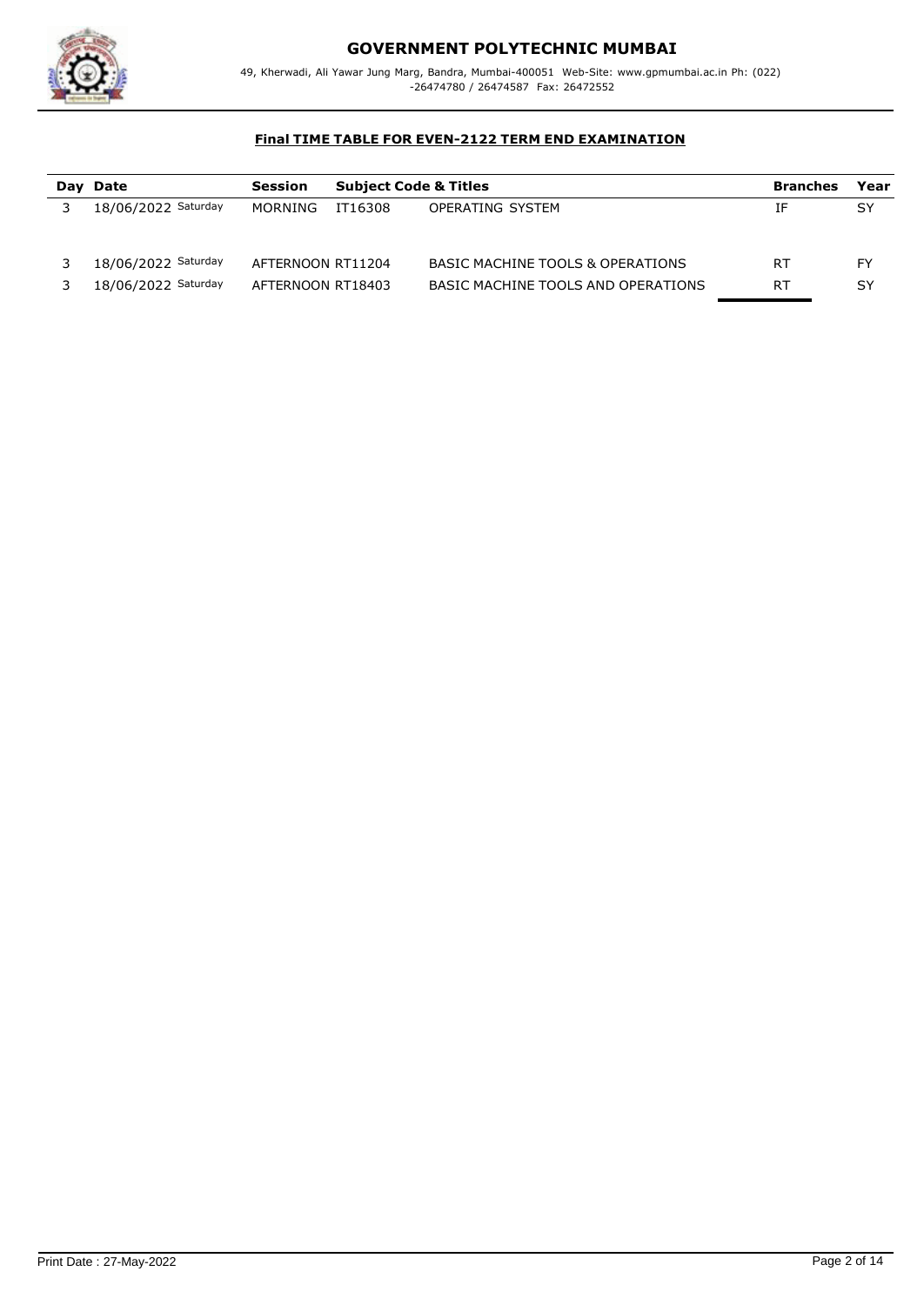

|   | Day Date          | <b>Session</b>    |         | <b>Subject Code &amp; Titles</b> |    | Year      |
|---|-------------------|-------------------|---------|----------------------------------|----|-----------|
| 4 | 20/06/2022 Monday | <b>MORNING</b>    | AM16304 | <b>SOIL MECHANICS</b>            | СE | SY        |
| 4 | 20/06/2022 Monday | MORNING           | IT16204 | DIGITAL TECHNIQUES               | ΙF | SY        |
| 4 | 20/06/2022 Monday | MORNING           | IT16204 | DIGITAL TECHNIQUES               | ΙS | SY        |
|   |                   |                   |         |                                  |    |           |
|   |                   |                   |         |                                  |    |           |
| 4 | 20/06/2022 Monday | AFTERNOON IS16302 |         | INSTRUMENTATION CIRCUITS DESIGN  | ΙS | SY        |
| 4 | 20/06/2022 Monday | AFTERNOON ME18203 |         | BASICS OF MECHNICAL ENGINEERING  | RT | <b>FY</b> |
|   |                   |                   |         |                                  |    |           |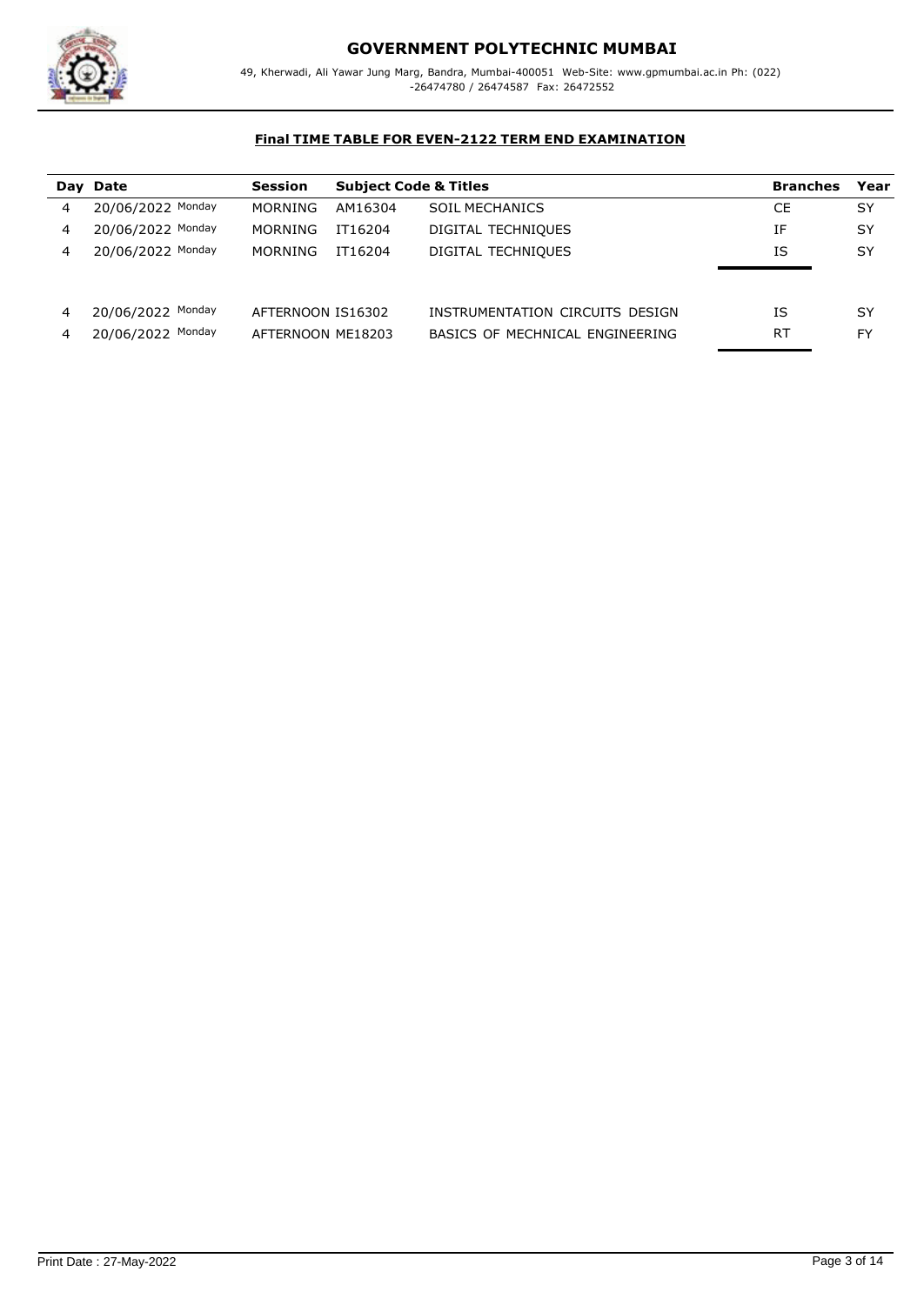

|    | Day Date           | <b>Session</b>    | <b>Subject Code &amp; Titles</b> |                                          | <b>Branches</b> | Year      |
|----|--------------------|-------------------|----------------------------------|------------------------------------------|-----------------|-----------|
| 5. | 21/06/2022 Tuesday | MORNING           | AM11302                          | <b>DESIGN OF RC STRUCTURES</b>           | CE              | <b>TY</b> |
| 5. | 21/06/2022 Tuesday | MORNING           | AM11401                          | <b>DESIGN OF STEEL STRUCTURES</b>        | CE.             | TY        |
| 5. | 21/06/2022 Tuesday | MORNING           | CO16413                          | NETWORK MANAGEMENT AND<br>ADMINISTRATION | CO              | TY        |
| 5  | 21/06/2022 Tuesday | MORNING           | IS16202                          | PRINCIPLES OF MEASUREMENT                | <b>IS</b>       | <b>FY</b> |
|    |                    |                   |                                  |                                          |                 |           |
| 5. | 21/06/2022 Tuesday | AFTERNOON EC07310 |                                  | INSTRUMENTATION & CONTROL SYSTEM         | EC.             | <b>TY</b> |
| 5. | 21/06/2022 Tuesday | AFTERNOON EC16414 |                                  | <b>CONTROL SYSTEM</b>                    | EC.             | TY        |
| 5. | 21/06/2022 Tuesday | AFTERNOON IS16313 |                                  | INDUSTRIAL AUTOMATION                    | IS              | TY        |
| 5. | 21/06/2022 Tuesday | AFTERNOON RT11304 |                                  | <b>VULCANIZATION SYSTEM</b>              | <b>RT</b>       |           |
| 5. | 21/06/2022 Tuesday | AFTERNOON RT18404 |                                  | <b>VULCANIZATION SYSTEMS</b>             | <b>RT</b>       | SY        |
|    |                    |                   |                                  |                                          |                 |           |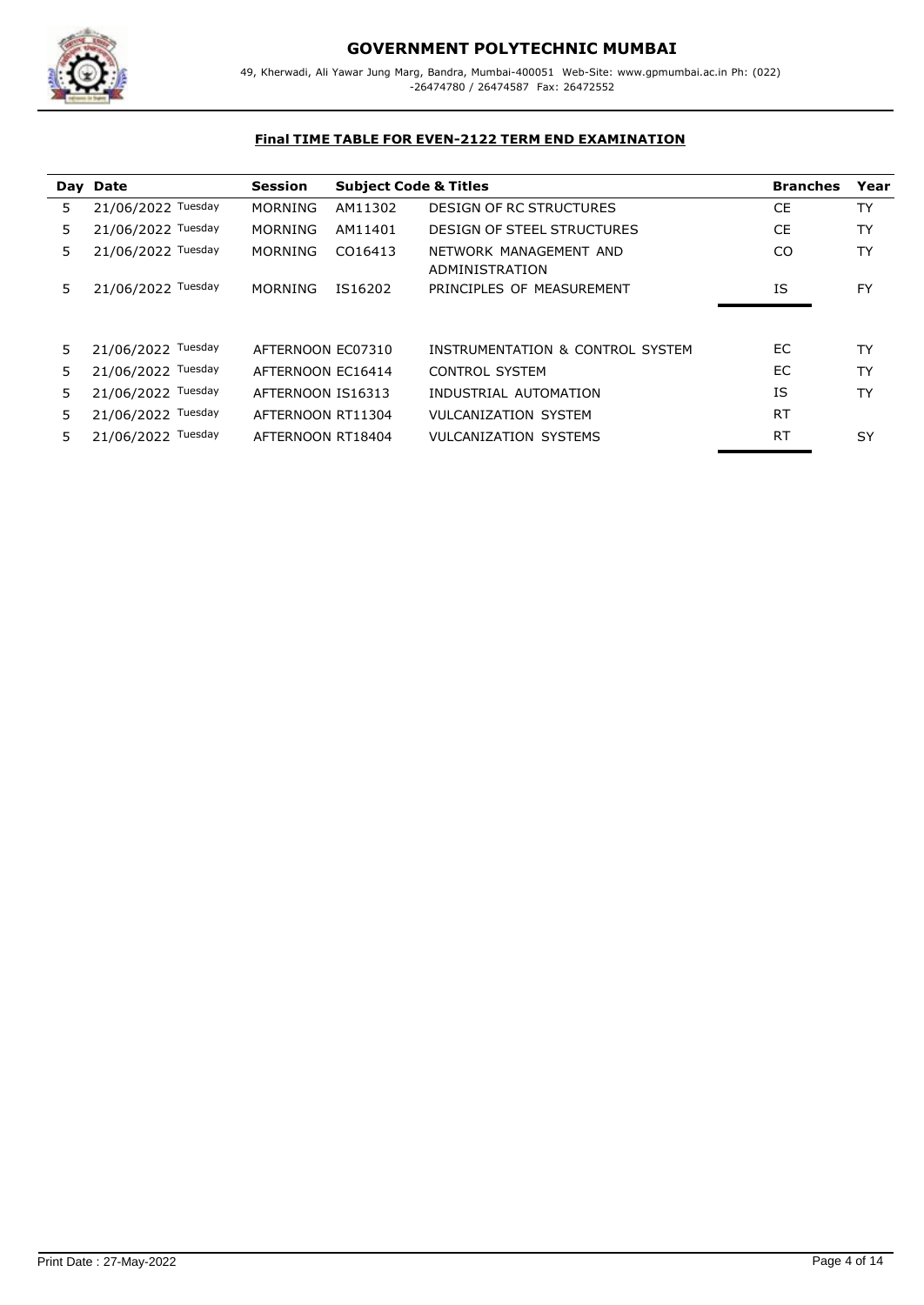

|                         | <b>Session</b>                   |         |                                                                                                       | <b>Branches</b>                  | Year      |
|-------------------------|----------------------------------|---------|-------------------------------------------------------------------------------------------------------|----------------------------------|-----------|
| Wednesday<br>22/06/2022 | <b>MORNING</b>                   | IS16308 | BIOMEDICAL INSTRUMENTION                                                                              | ΙS                               | TY        |
| 22/06/2022 Wednesday    | MORNING                          | IT16310 | LINUX OPERATING SYSTEM                                                                                | ΙF                               | TY        |
|                         |                                  |         |                                                                                                       |                                  |           |
|                         |                                  |         |                                                                                                       |                                  |           |
|                         |                                  |         | WATER SUPPLY ENGINEERING                                                                              | <b>CE</b>                        | TY        |
| 22/06/2022 Wednesday    |                                  |         | SANITARY ENGINEERING                                                                                  | <b>CE</b>                        | TY        |
| 22/06/2022 Wednesday    |                                  |         | SANITARY ENGINEERING                                                                                  | CE.                              | <b>SY</b> |
| 22/06/2022 Wednesday    |                                  |         | INSTRUMENTATION AND CONTROL                                                                           | EE                               | SY        |
| 22/06/2022 Wednesday    |                                  |         | ADVANCE MANUFACTURING PROCESS                                                                         | ME                               | TY        |
|                         | Day Date<br>22/06/2022 Wednesday |         | AFTERNOON CE11302<br>AFTERNOON CE11303<br>AFTERNOON CE16307<br>AFTERNOON EE11206<br>AFTERNOON ME16306 | <b>Subject Code &amp; Titles</b> |           |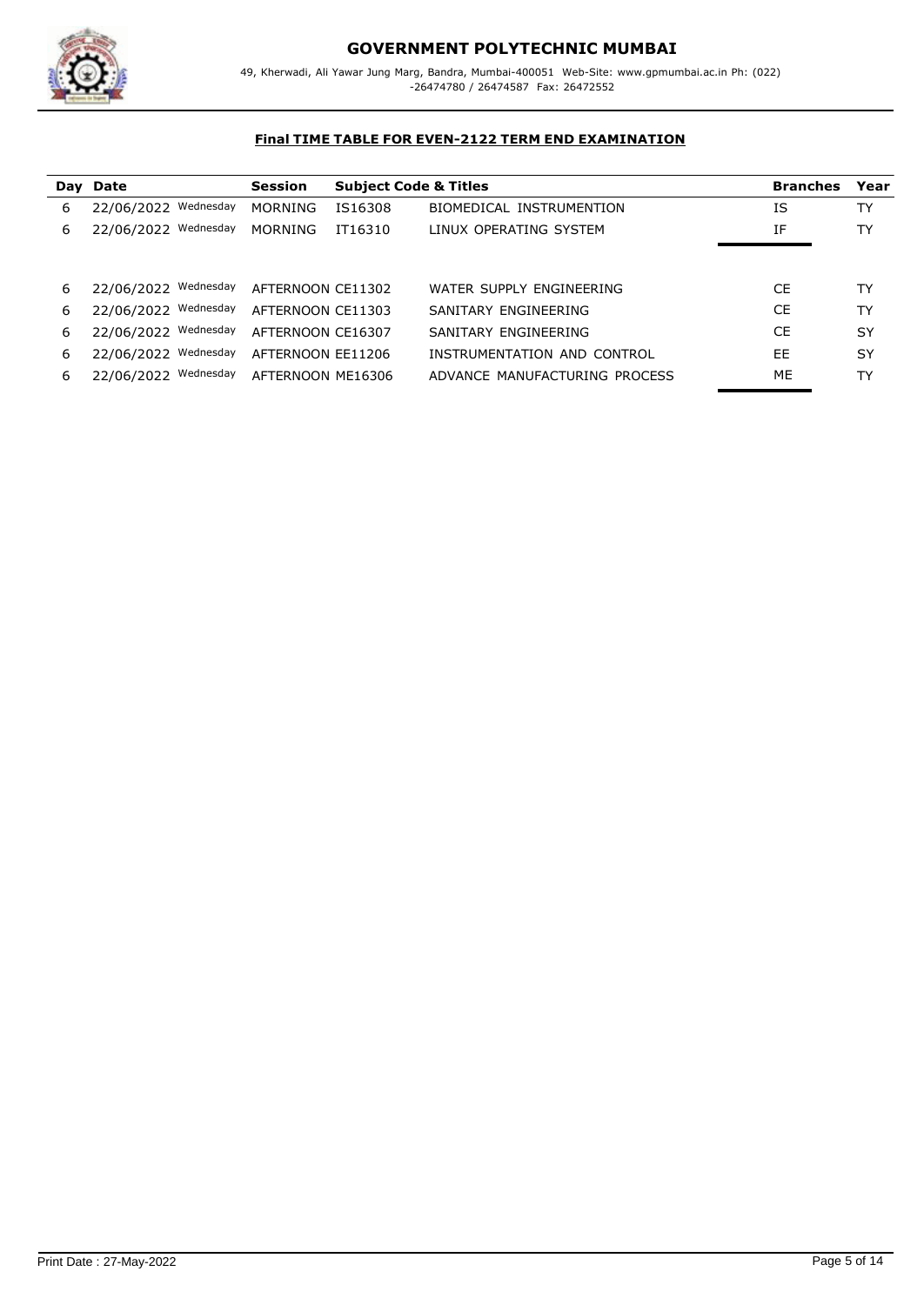

|   | Day Date            | <b>Session</b>    | <b>Subject Code &amp; Titles</b> |                                                  | <b>Branches</b> | Year      |
|---|---------------------|-------------------|----------------------------------|--------------------------------------------------|-----------------|-----------|
| 7 | 23/06/2022 Thursday | <b>MORNING</b>    | EC16302                          | LINEAR INTEGRATED CIRCUIT AND<br>APPLICATIONS    | EC              | <b>SY</b> |
|   | 23/06/2022 Thursday | <b>MORNING</b>    | HU16101                          | BASICS OF COMMUNICATION                          | ME              | <b>FY</b> |
|   | 23/06/2022 Thursday | <b>MORNING</b>    | HU16101                          | BASICS OF COMMUNICATION                          | CO.             | <b>FY</b> |
|   | 23/06/2022 Thursday | <b>MORNING</b>    | IT16316                          | SOFTWARE TESTING AND QUALITY<br><b>ASSURANCE</b> | ΙF              | TY        |
|   | 23/06/2022 Thursday | <b>MORNING</b>    | ME11303                          | <b>HYDRAULICS MACHINERY</b>                      | ME              | SY        |
|   | 23/06/2022 Thursday | <b>MORNING</b>    | ME16308                          | <b>HYDRAULIC MACHINES</b>                        | ME              | SY        |
|   | 23/06/2022 Thursday | <b>MORNING</b>    | RT11402                          | LATEX TECHNOLOGY                                 | <b>RT</b>       | <b>SY</b> |
|   | 23/06/2022 Thursday | AFTERNOON EE18204 |                                  | BASICS OF ELECTRICAL ENGINEERING                 | <b>RT</b>       | <b>FY</b> |
|   | 23/06/2022 Thursday | AFTERNOON IT16315 |                                  | <b>CLOUD COMPUTING</b>                           | IF              | TY        |
|   | 23/06/2022 Thursday | AFTERNOON RT18402 |                                  | <b>RUBBER MACHINERY</b>                          | <b>RT</b>       | <b>SY</b> |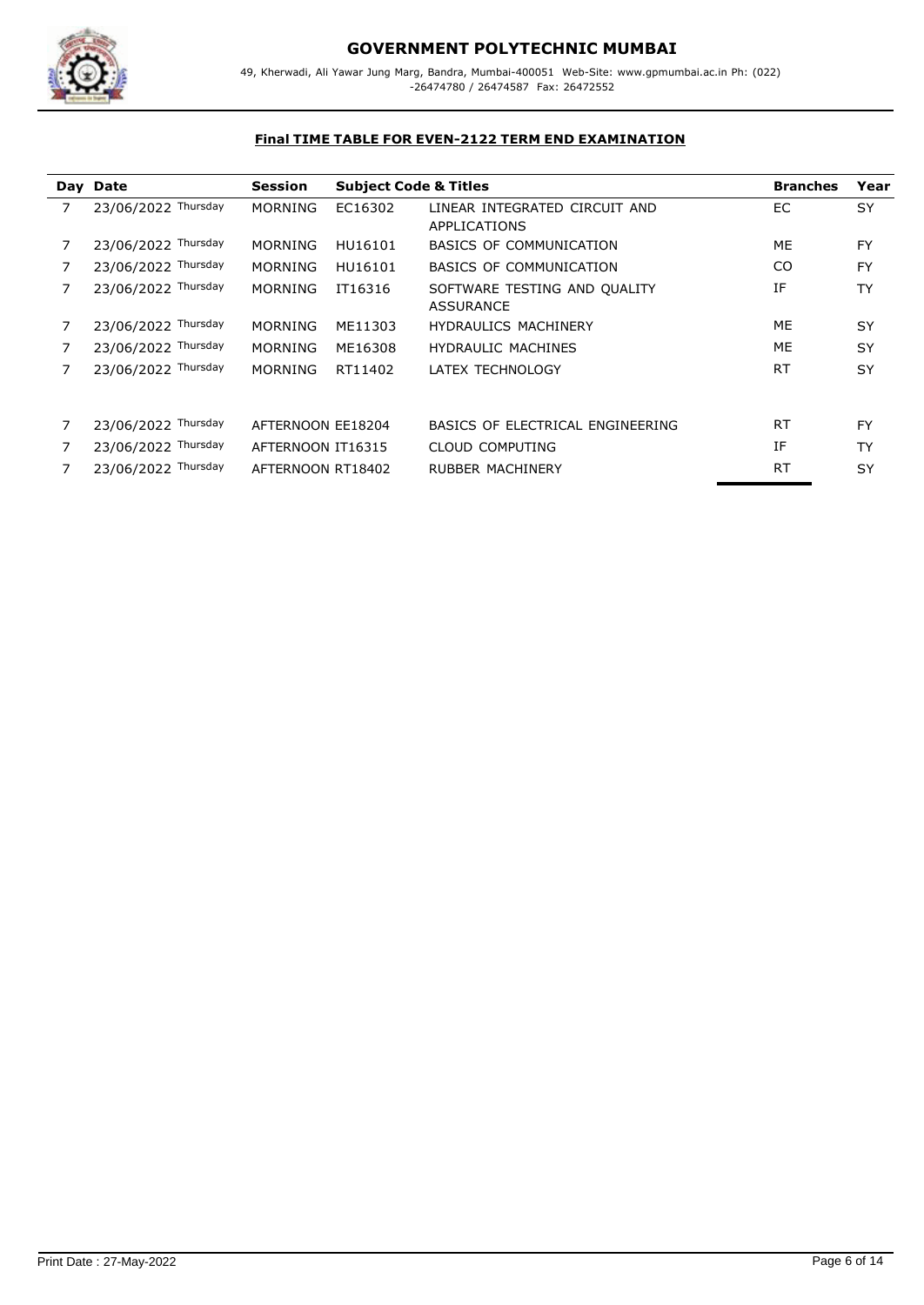

|   | Day Date          | <b>Session</b>    | <b>Subject Code &amp; Titles</b> |                                              | <b>Branches</b> | Year |
|---|-------------------|-------------------|----------------------------------|----------------------------------------------|-----------------|------|
| 8 | 24/06/2022 Friday | <b>MORNING</b>    | IS16205                          | ELECTRONIC DEVICES AND CIRCUITS              | ΙS              | SY   |
| 8 | 24/06/2022 Friday | <b>MORNING</b>    | IT16303                          | DATABASE MANAGEMENT SYSTEM                   | ΙF              | SY   |
| 8 | 24/06/2022 Friday | MORNING           | RT11302                          | RUBBER MATERIALS & COMPOUNDING<br>PRINCIPLES | <b>RT</b>       |      |
| 8 | 24/06/2022 Friday | MORNING           | RT11403                          | PRODUCTION MANAGEMENT                        | <b>RT</b>       |      |
| 8 | 24/06/2022 Friday | MORNING           | SC <sub>16104</sub>              | ENGINEERING PHYSICS                          | ME              | FY   |
| 8 | 24/06/2022 Friday | AFTERNOON IT16405 |                                  | GEOGRAPHICAL INFORMATION SYSTEM              | ΙF              | TY   |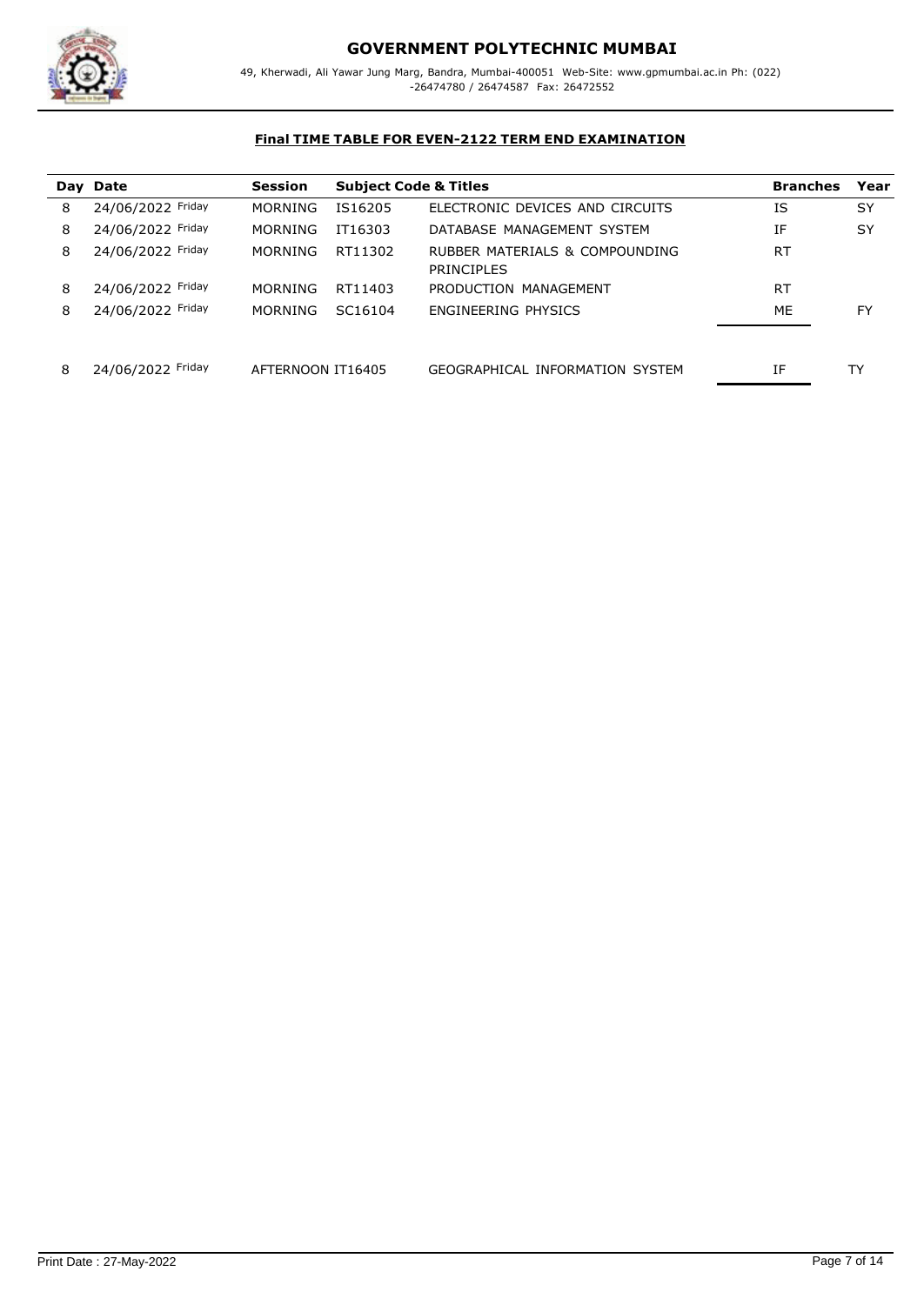

|   | Day Date          | <b>Session</b>    | <b>Subject Code &amp; Titles</b> |                                                       | <b>Branches</b> | Year      |
|---|-------------------|-------------------|----------------------------------|-------------------------------------------------------|-----------------|-----------|
| 9 | 27/06/2022 Monday | MORNING           | IS16207                          | ELECTRONIC MEASURING INSTRUMENTS                      | ΙS              | SY        |
| 9 | 27/06/2022 Monday | MORNING           | ME11401                          | METROLOGY & QUALITY CONTROL                           | <b>RT</b>       |           |
| 9 | 27/06/2022 Monday | MORNING           | ME18310                          | METROLOGY AND QUALITY CONTROL                         | RT              | TY        |
| 9 | 27/06/2022 Monday | MORNING           | RT11203                          | MACHINERY FOR MIXING & PROCESSING OF<br><b>RUBBER</b> | <b>RT</b>       | <b>FY</b> |
| 9 | 27/06/2022 Monday | AFTERNOON RT18405 |                                  | RUBBER COMPOUNDING PRINCIPLE                          | RT              | SY        |
| 9 | 27/06/2022 Monday | AFTERNOON SC16106 |                                  | CHEMISTRY OF ENGINEERING MATERIALS                    | CO              | FY        |
|   |                   |                   |                                  |                                                       |                 |           |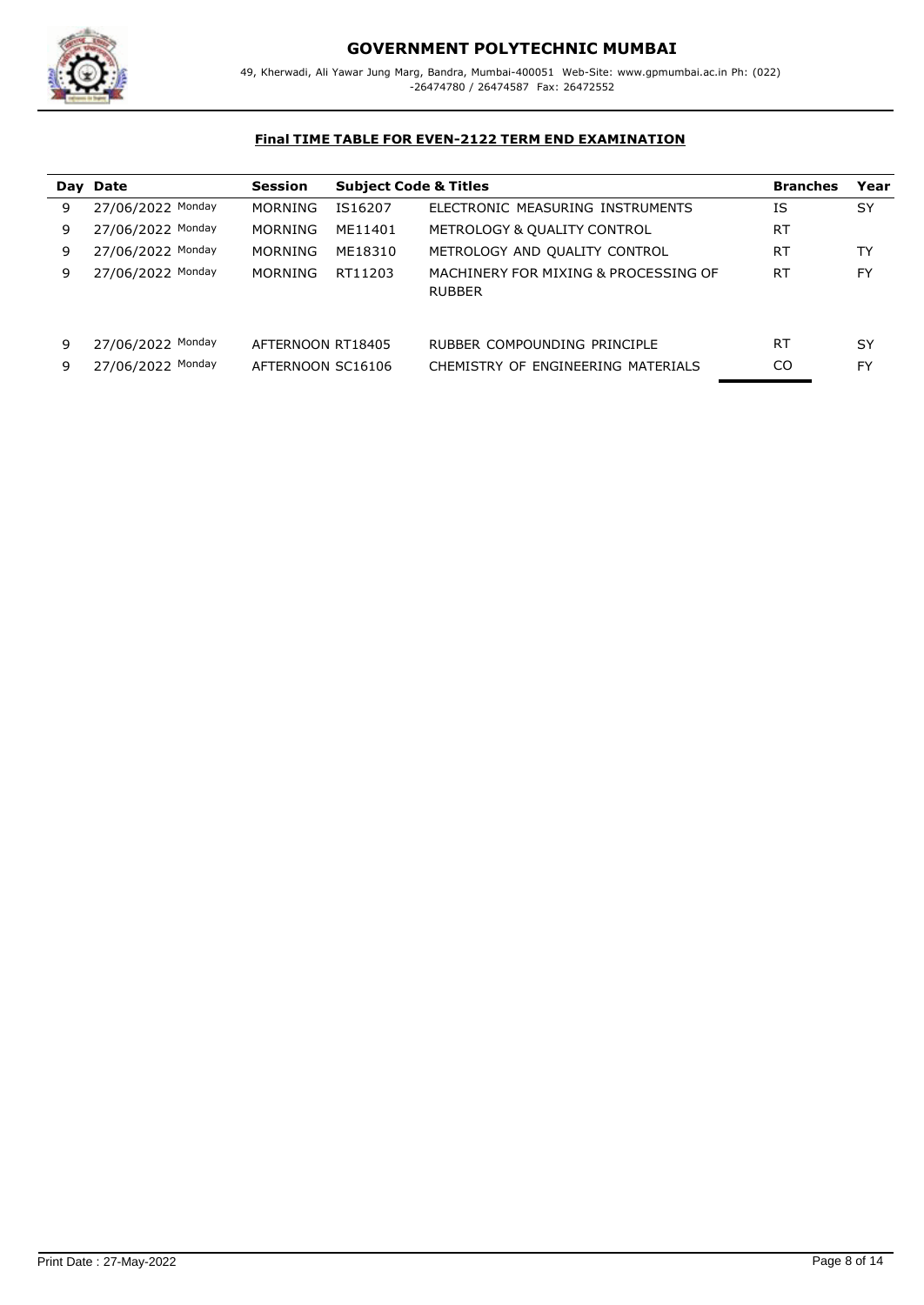

# **GOVERNMENT POLYTECHNIC MUMBAI**

49, Kherwadi, Ali Yawar Jung Marg, Bandra, Mumbai-400051 Web-Site: www.gpmumbai.ac.in Ph: (022) -26474780 / 26474587 Fax: 26472552

|    | Day Date           | <b>Session</b>     | <b>Subject Code &amp; Titles</b> |                                                 | <b>Branches</b> | Year      |
|----|--------------------|--------------------|----------------------------------|-------------------------------------------------|-----------------|-----------|
| 10 | 28/06/2022 Tuesday | <b>MORNING</b>     | EC16402                          | <b>MICROCONTROLLER</b>                          | EC.             | <b>SY</b> |
| 10 | 28/06/2022 Tuesday | <b>MORNING</b>     | IS11401                          | MICROPROCESSOR INTERFACING &<br>MICROCONTROLLER | ΙS              | TY        |
| 10 | 28/06/2022 Tuesday | <b>MORNING</b>     | IS16303                          | MICROCONTROLLER                                 | ΙS              | <b>SY</b> |
| 10 | 28/06/2022 Tuesday | <b>MORNING</b>     | RT11201                          | <b>RUBBER CHEMISTRY</b>                         | <b>RT</b>       | <b>FY</b> |
| 10 | 28/06/2022 Tuesday | <b>MORNING</b>     | RT18302                          | <b>RUBBER PHYSICS</b>                           | <b>RT</b>       | <b>SY</b> |
| 10 | 28/06/2022 Tuesday | <b>MORNING</b>     | SC11109                          | ENGINEERING CHEMISTRY                           | <b>CE</b>       | <b>FY</b> |
|    |                    |                    |                                  |                                                 |                 |           |
| 10 | 28/06/2022 Tuesday |                    | AFTERNOON #ME11205               | MACHINE DRAWING                                 | <b>RT</b>       | <b>FY</b> |
| 10 | 28/06/2022 Tuesday | AFTERNOON #ME11209 |                                  | MACHINE DRAWING                                 | ME              | <b>SY</b> |
| 10 | 28/06/2022 Tuesday | AFTERNOON IT16314  |                                  | ADVANCED JAVA PROGRAMMING                       | IF              | <b>TY</b> |
| 10 | 28/06/2022 Tuesday | AFTERNOON ME18301  |                                  | MACHINE DRAWING                                 | <b>RT</b>       | <b>FY</b> |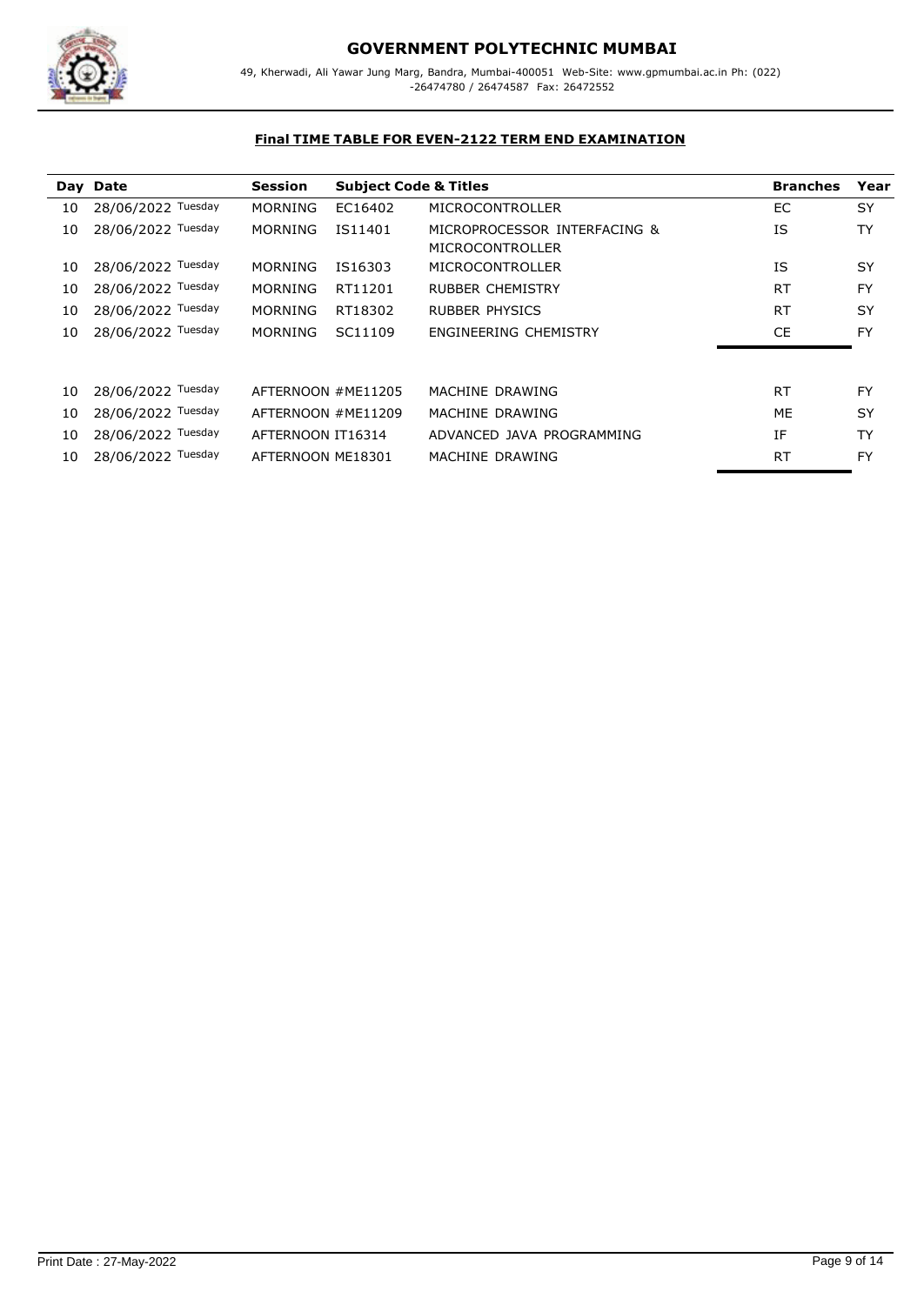

|    | Day Date             | <b>Session</b>    | <b>Subject Code &amp; Titles</b> |                               | <b>Branches</b> | Year      |
|----|----------------------|-------------------|----------------------------------|-------------------------------|-----------------|-----------|
| 11 | 29/06/2022 Wednesday | <b>MORNING</b>    | CO16205                          | <b>MICROPROCESSOR</b>         | ΙF              | SY        |
| 11 | 29/06/2022 Wednesday | <b>MORNING</b>    | EC16206                          | INTRODUCTION TO COMMUNICATION | EC.             | SY        |
| 11 | 29/06/2022 Wednesday | <b>MORNING</b>    | IS16304                          | POWER ELECTRONICS             | ΙS              | SY        |
| 11 | 29/06/2022 Wednesday | <b>MORNING</b>    | RT11306                          | <b>TESTING OF RUBBERS</b>     | <b>RT</b>       |           |
|    |                      |                   |                                  |                               |                 |           |
|    |                      |                   |                                  |                               |                 |           |
| 11 | 29/06/2022 Wednesday | AFTERNOON RT18303 |                                  | <b>RUBBER CHEMISTRY</b>       | RT              | SY        |
| 11 | 29/06/2022 Wednesday | AFTERNOON SC11117 |                                  | ENGINEERING MATHEMATICS       | ME              | <b>FY</b> |
| 11 | 29/06/2022 Wednesday | AFTERNOON SC16108 |                                  | MATHEMATICS-II                | EC.             | <b>FY</b> |
| 11 | 29/06/2022 Wednesday | AFTERNOON SC16108 |                                  | MATHEMATICS-II                | ME              | <b>FY</b> |
| 11 | 29/06/2022 Wednesday | AFTERNOON SC16108 |                                  | MATHEMATICS-II                | CO              | <b>FY</b> |
| 11 | 29/06/2022 Wednesday | AFTERNOON SC18108 |                                  | MATHEMATICS II                | <b>RT</b>       | <b>FY</b> |
|    |                      |                   |                                  |                               |                 |           |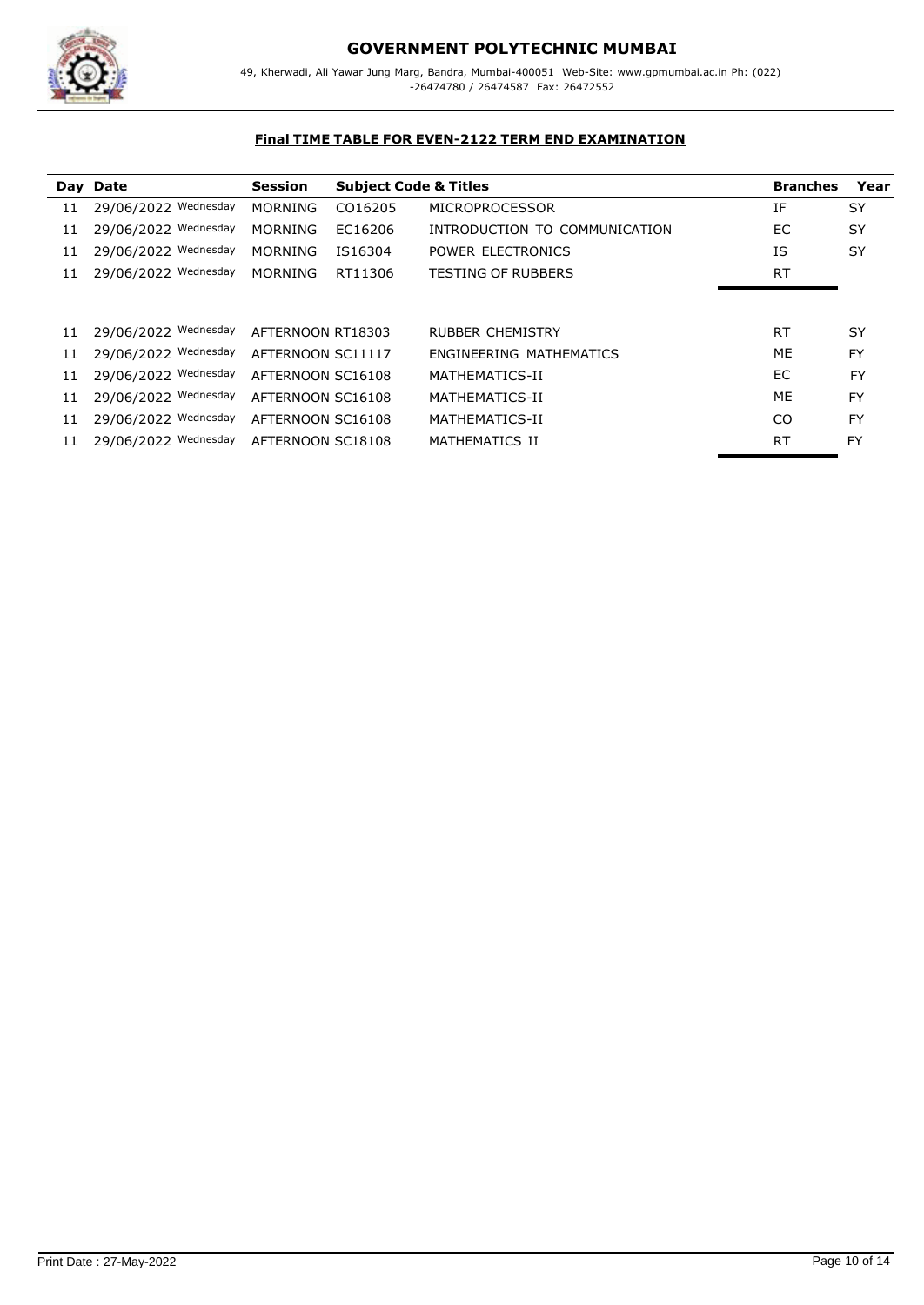

|    | Day Date            | <b>Session</b>    | <b>Subject Code &amp; Titles</b> |                                            | <b>Branches</b> | Year      |
|----|---------------------|-------------------|----------------------------------|--------------------------------------------|-----------------|-----------|
| 12 | 30/06/2022 Thursday | <b>MORNING</b>    | EC16406                          | ADVANCE MICROCONTROLLER                    | EC              | <b>TY</b> |
| 12 | 30/06/2022 Thursday | <b>MORNING</b>    | IS11307                          | <b>CONTROL SYSTEMS</b>                     | ΙS              | <b>TY</b> |
| 12 | 30/06/2022 Thursday | <b>MORNING</b>    | IS16314                          | FEEDBACK CONTROL SYSTEMS                   | <b>IS</b>       | <b>TY</b> |
| 12 | 30/06/2022 Thursday | <b>MORNING</b>    | IT16206                          | OBJECT ORIENTED PROGRAMMING USING<br>$C++$ | IF              | SY        |
| 12 | 30/06/2022 Thursday | <b>MORNING</b>    | ME18205                          | <b>BASIC THERMODYNAMICS</b>                | <b>RT</b>       | <b>SY</b> |
| 12 | 30/06/2022 Thursday | <b>MORNING</b>    | MG18501                          | INDUSTRIAL ORGANIZATION AND<br>MANAGEMENT  | <b>RT</b>       | <b>TY</b> |
| 12 | 30/06/2022 Thursday | <b>MORNING</b>    | SC07108E                         | APPLIED MATHEMATICS (EC & IS)              | EC              | <b>SY</b> |
| 12 | 30/06/2022 Thursday | <b>MORNING</b>    | SC11112                          | APPLIED MATHEMATICS                        | <b>RT</b>       |           |
| 12 | 30/06/2022 Thursday | <b>MORNING</b>    | SC11120                          | APPLIED MATHEMATICS                        | <b>ME</b>       | <b>SY</b> |
| 12 | 30/06/2022 Thursday | <b>MORNING</b>    | SC11120                          | APPLIED MATHEMATICS                        | <b>CE</b>       | <b>SY</b> |
| 12 | 30/06/2022 Thursday | <b>MORNING</b>    | SC11121                          | APPLIED MATHEMATICS                        | CO              | <b>SY</b> |
| 12 | 30/06/2022 Thursday | AFTERNOON EC07209 |                                  | DIGITAL ELECTRONICS                        | EC              | <b>SY</b> |
| 12 | 30/06/2022 Thursday | AFTERNOON EC16208 |                                  | <b>DIGITAL ELECTRONICS</b>                 | EC              | SY        |
| 12 | 30/06/2022 Thursday | AFTERNOON RT18406 |                                  | <b>TESTING OF RUBBERS</b>                  | RT              | SY        |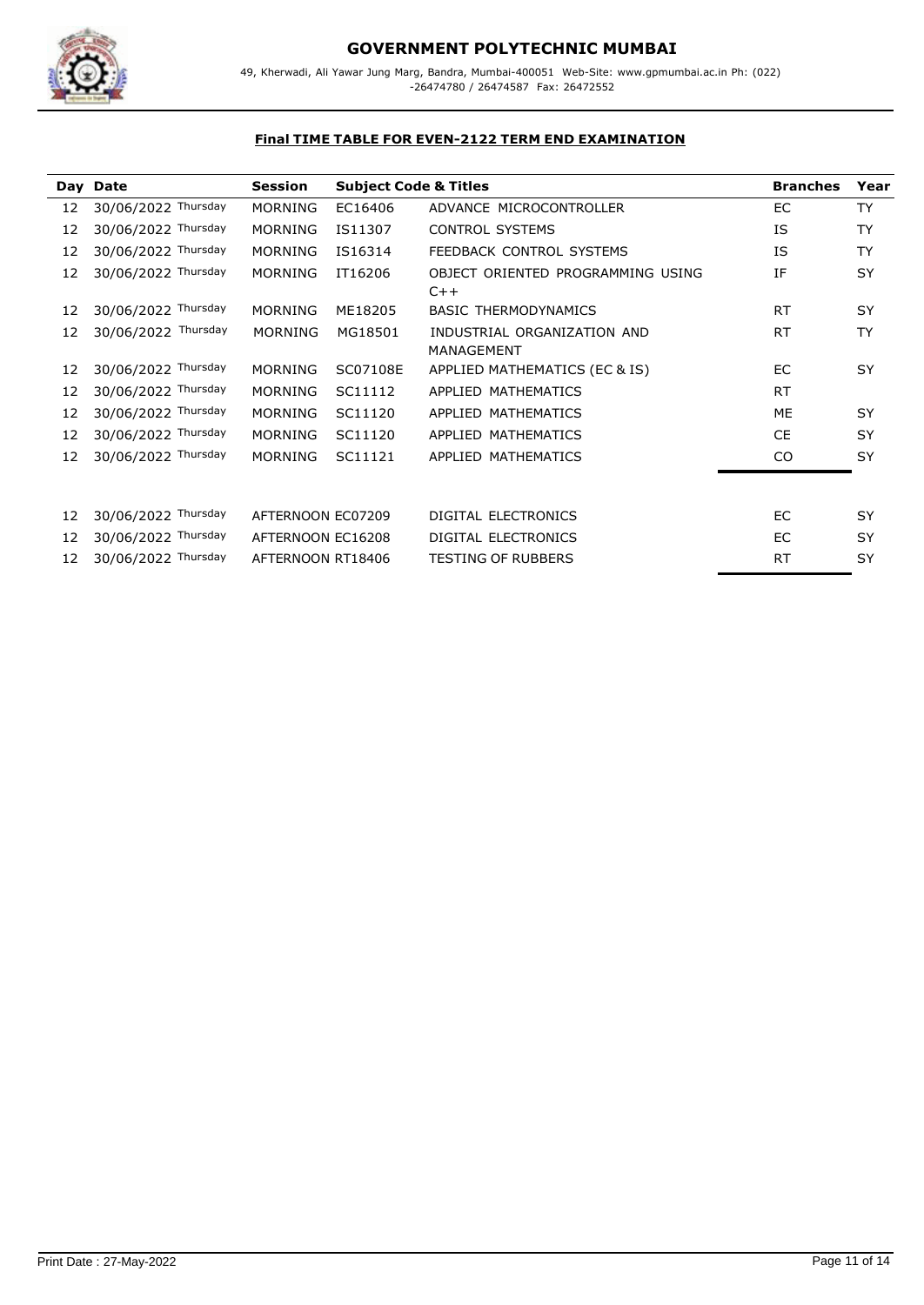

|                   |                               |                                  |                                                                                                                                       |                                                           | Year                  |
|-------------------|-------------------------------|----------------------------------|---------------------------------------------------------------------------------------------------------------------------------------|-----------------------------------------------------------|-----------------------|
|                   |                               |                                  |                                                                                                                                       |                                                           |                       |
|                   |                               |                                  |                                                                                                                                       |                                                           | SY                    |
| 01/07/2022 Friday | <b>MORNING</b>                | EC16301                          | APPLIED ELECTRONICS AND TRANSDUCER                                                                                                    | EC.                                                       | SY                    |
| 01/07/2022 Friday | <b>MORNING</b>                | IS11206                          | <b>TRANSDUCER TECHNOLOGY</b>                                                                                                          | ΙS                                                        | <b>SY</b>             |
| 01/07/2022 Friday | <b>MORNING</b>                | ME02402                          | APPLIED ELECTRONICS &<br><b>INSTRUMENTATION</b>                                                                                       | ME                                                        |                       |
| 01/07/2022 Friday | <b>MORNING</b>                | MG16501                          | INDUSTRIAL ORGANIZATION AND<br><b>MANAGEMENT</b>                                                                                      | ME                                                        | <b>TY</b>             |
| 01/07/2022 Friday | <b>MORNING</b>                | RT11405                          | RUBBER PRODUCT MANUFACTURING                                                                                                          | <b>RT</b>                                                 | <b>SY</b>             |
|                   |                               |                                  |                                                                                                                                       |                                                           |                       |
| 01/07/2022 Friday |                               |                                  | RAILWAY & BRIDGE ENGINEERING                                                                                                          | CE                                                        | SY                    |
| 01/07/2022 Friday |                               |                                  | <b>OBJECT ORIENTED MODELING &amp; DESIGNING</b>                                                                                       | CO.                                                       | <b>SY</b>             |
| 01/07/2022 Friday |                               |                                  | <b>EMBEDDED SYSTEM</b>                                                                                                                | EC.                                                       | SY                    |
| 01/07/2022 Friday |                               |                                  | MOBILE COMMUNICATION                                                                                                                  | EC.                                                       | <b>TY</b>             |
| 01/07/2022 Friday |                               |                                  | <b>BUILDING AUTOMATION</b>                                                                                                            | ΙS                                                        | <b>TY</b>             |
| 01/07/2022 Friday |                               |                                  | <b>CONSTRUCTION MANAGEMENT</b>                                                                                                        | <b>CE</b>                                                 | TY                    |
|                   | Day Date<br>01/07/2022 Friday | <b>Session</b><br><b>MORNING</b> | AM11205<br>AFTERNOON CE16206<br>AFTERNOON CO16401<br>AFTERNOON EC16403<br>AFTERNOON EC16411<br>AFTERNOON IS16405<br>AFTERNOON MG11501 | <b>Subject Code &amp; Titles</b><br>STRENGTH OF MATERIALS | <b>Branches</b><br>ME |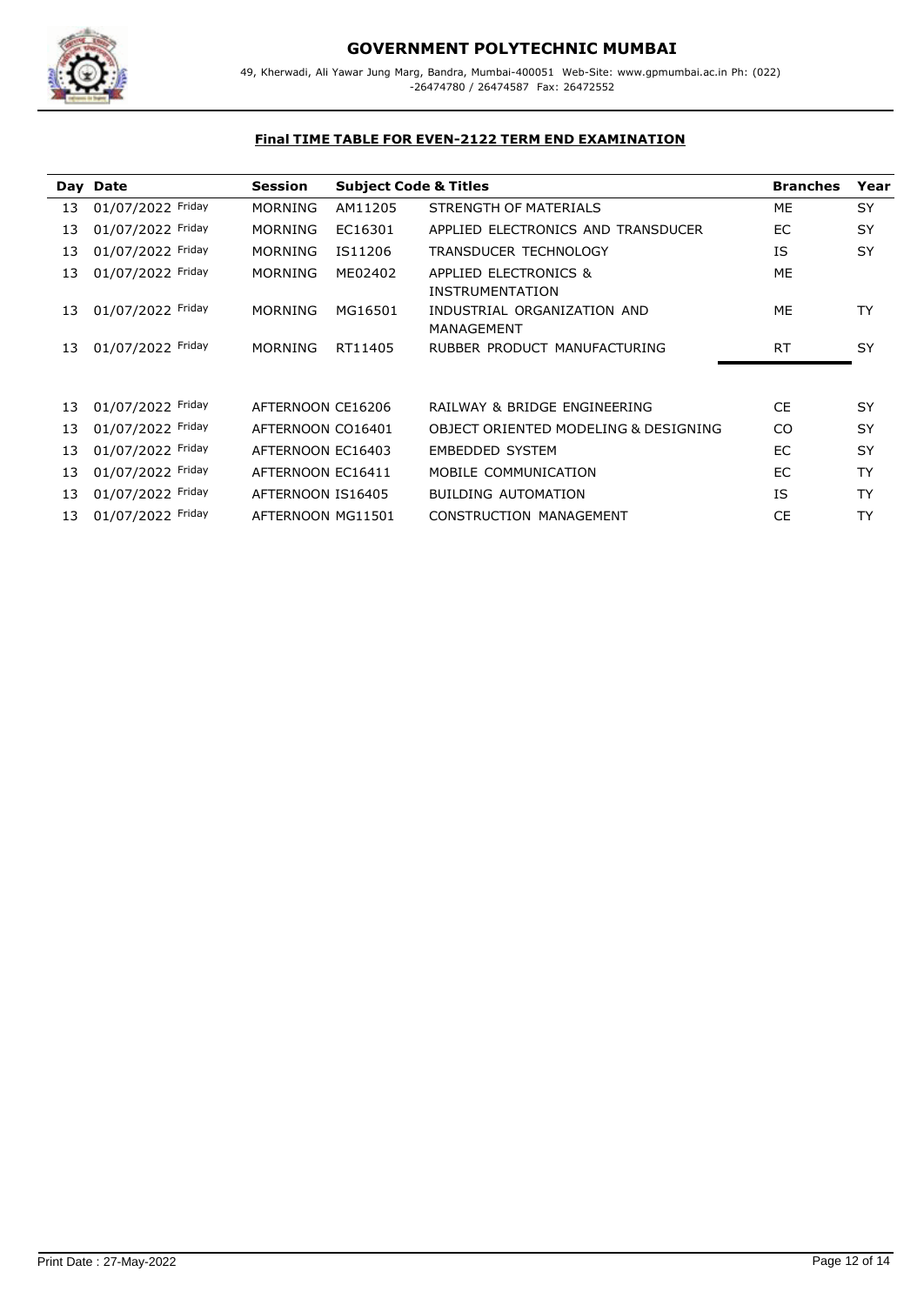

|    | Day Date            | <b>Session</b>     | <b>Subject Code &amp; Titles</b> |                                                  | <b>Branches</b> | Year      |
|----|---------------------|--------------------|----------------------------------|--------------------------------------------------|-----------------|-----------|
| 14 | 02/07/2022 Saturday | <b>MORNING</b>     | CO16307                          | <b>JAVA PROGRAMMING</b>                          | <sub>CO</sub>   | SY        |
| 14 | 02/07/2022 Saturday | <b>MORNING</b>     | EC16405                          | <b>RED HAT LINUX</b>                             | EC.             | <b>TY</b> |
| 14 | 02/07/2022 Saturday | <b>MORNING</b>     | IT16501                          | MANAGEMENT INFORMATION SYSTEM                    | ΙF              | TY        |
| 14 | 02/07/2022 Saturday | <b>MORNING</b>     | ME16402                          | RAC-AUTO                                         | ME              | TY        |
| 14 | 02/07/2022 Saturday | <b>MORNING</b>     | RT11102                          | ELEMENT OF MECH. & ELECT. TECHNOLOGY             | <b>RT</b>       |           |
| 14 | 02/07/2022 Saturday | <b>MORNING</b>     | RT18304                          | RUBBER AND ITS COMPOUNDING<br><b>INGREDIENTS</b> | <b>RT</b>       | <b>SY</b> |
|    |                     |                    |                                  |                                                  |                 |           |
| 14 | 02/07/2022 Saturday | AFTERNOON #ME11203 |                                  | ENGINEERING DRAWING-II                           | ME              | <b>FY</b> |
| 14 | 02/07/2022 Saturday | AFTERNOON #ME16202 |                                  | ENGINEERING DRAWING-II                           | ME              | <b>FY</b> |
| 14 | 02/07/2022 Saturday | AFTERNOON IT16309  |                                  | <b>INFORMATION SECURITY</b>                      | ΙF              | TY        |